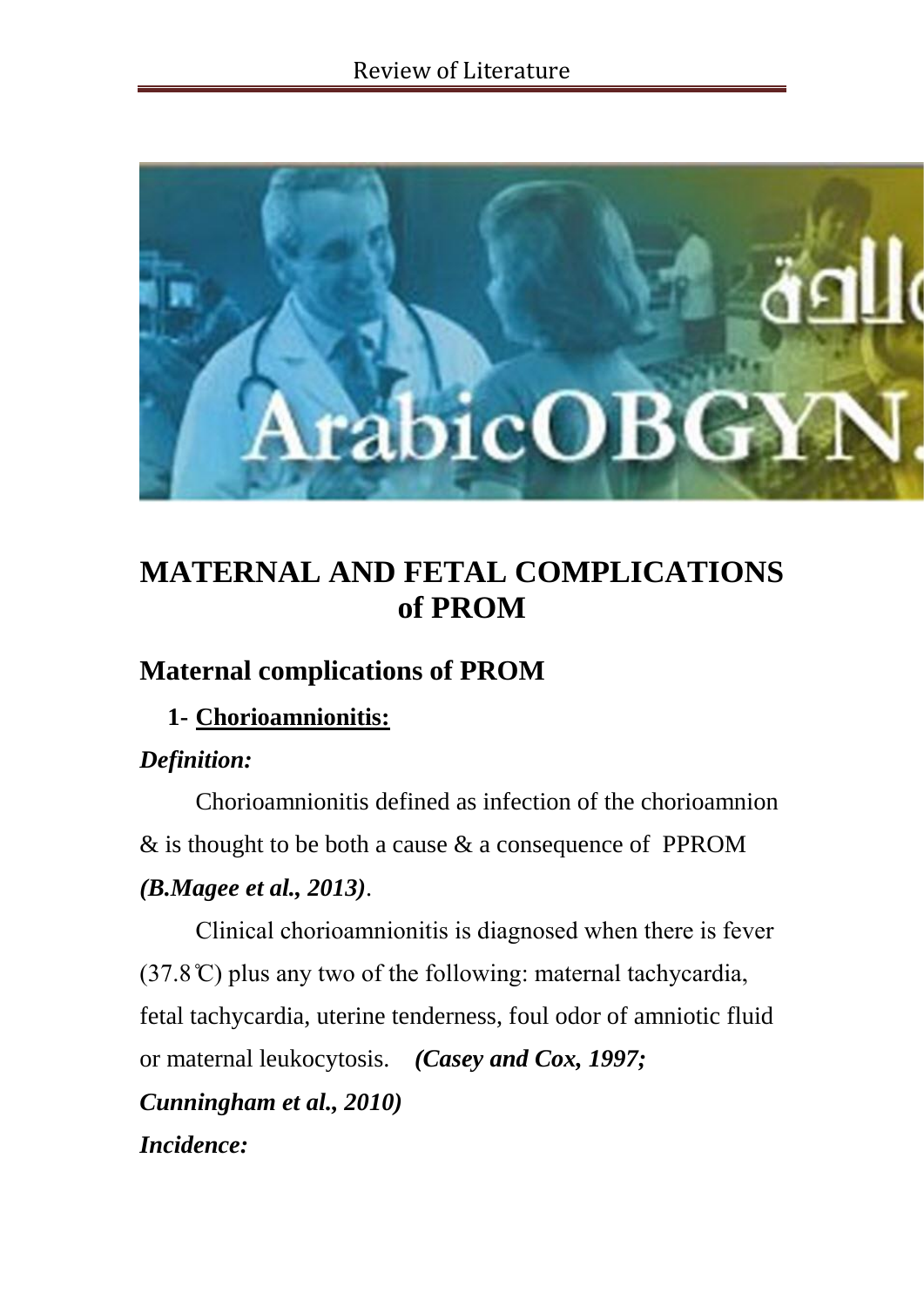Its incidence ranges from 4.2-10.5%. The occurrence of chorioamnionitis after PROM seems to be greater in hospital caring for low socioeconomic segments of population

### *(Osmanagaoglu et al., 2004).*

### *Microbiology of chorioamnionitis:*

Although the exact pathogenesis of amnionitis is unknown, data from several studies would indicate that these infections are similar to other pelvic infections, and so acute chorioamnionitis is polymicrobial in nature *(Saji et al., 2000)*.

The microorganisms isolated from culture in study by *(Silva et al., 2003)* such as dipheroides, ureaplasma urealyticum and mycoplasma hominis were the same as those detected in cultures of maternal cervical secretion. This finding is in accordance with the ascending pathway of microbial invasion in PPROM suggested by other authors. The ascending infection seems to be the cause of chorioamnionitis, leading to premature delivery and PROM.

The following list shows organisms isolated from the amniotic fluid of women with acute chorioamnionitis. *Aerobic bacteria:* 

- Group B streptococci (GBS).
- Enterococci species.
- E. coli.

*Anaerobic bacteria:*

- Peptococci species.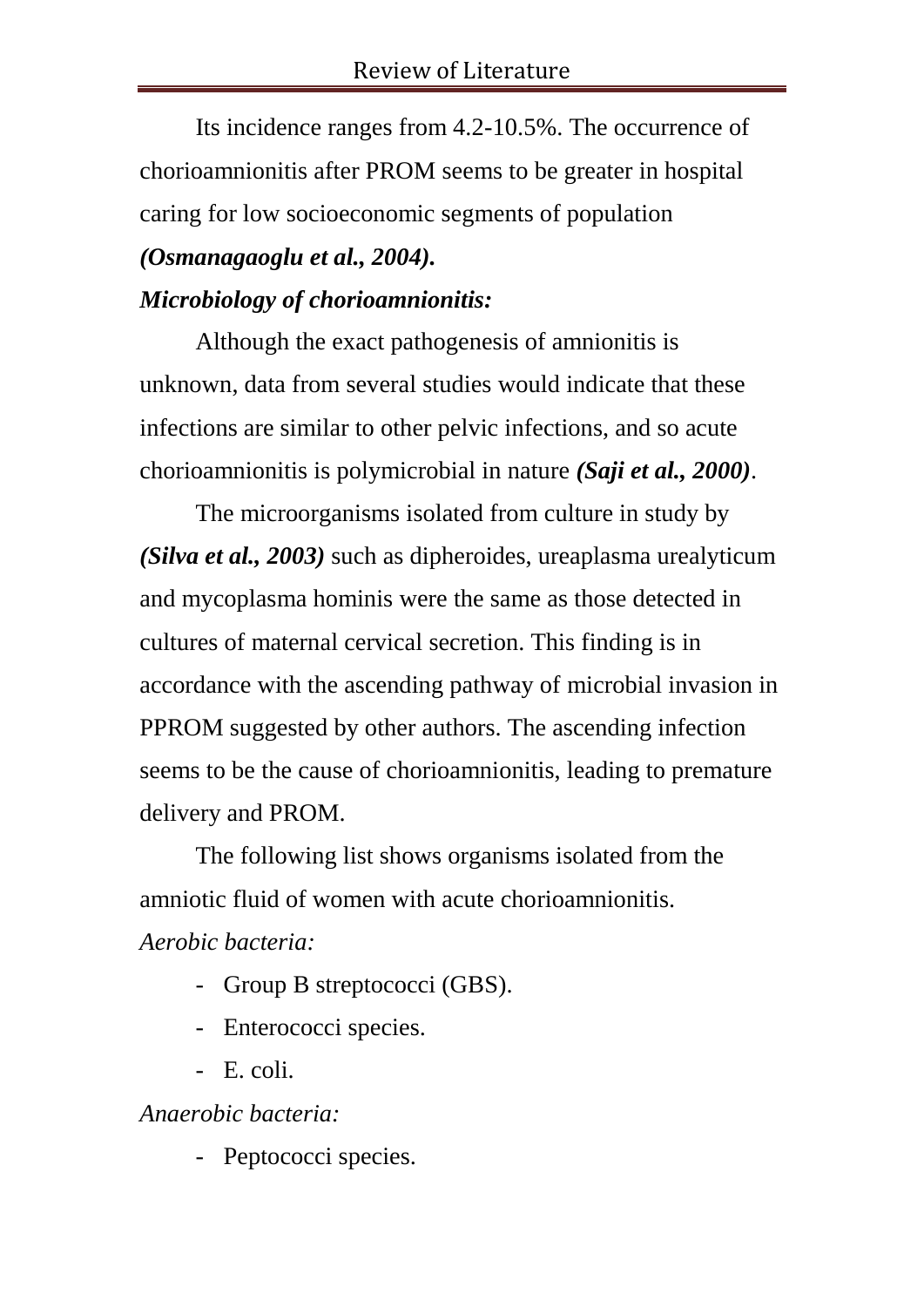- Peptostreptococci species.
- Clostridium species.

*Others:*

- Gardenella vaginalis.
- Mycoplasma hominis.
- Ureaplasma urealyticum.

*(Kenyon et al., 2001)*

## *Factors affecting the development of chorioamnionitis:*

*A) Latent period:*

Latent period means latency from membrane rupture to delivery. It increases risk of intrauterine and neonatal infection and oligohydramnios. Few conditions carry higher risk of delivery soon after their onset. However, of those women with PPROM who are amenable to conservative management, approximately half will remain pregnant for at least 1 week after membrane rupture (*Mercer, 2004)*.

The median and mean latency periods increase with decreasing gestational age at membrane rupture, with approximately 25% remaining undelivered at least 1 month after membrane rupture when PPROM occurs before or near the limit of viability *(Mercer, 2004)* .

## *B) Bacterial inhibitory activity of amniotic fluid:*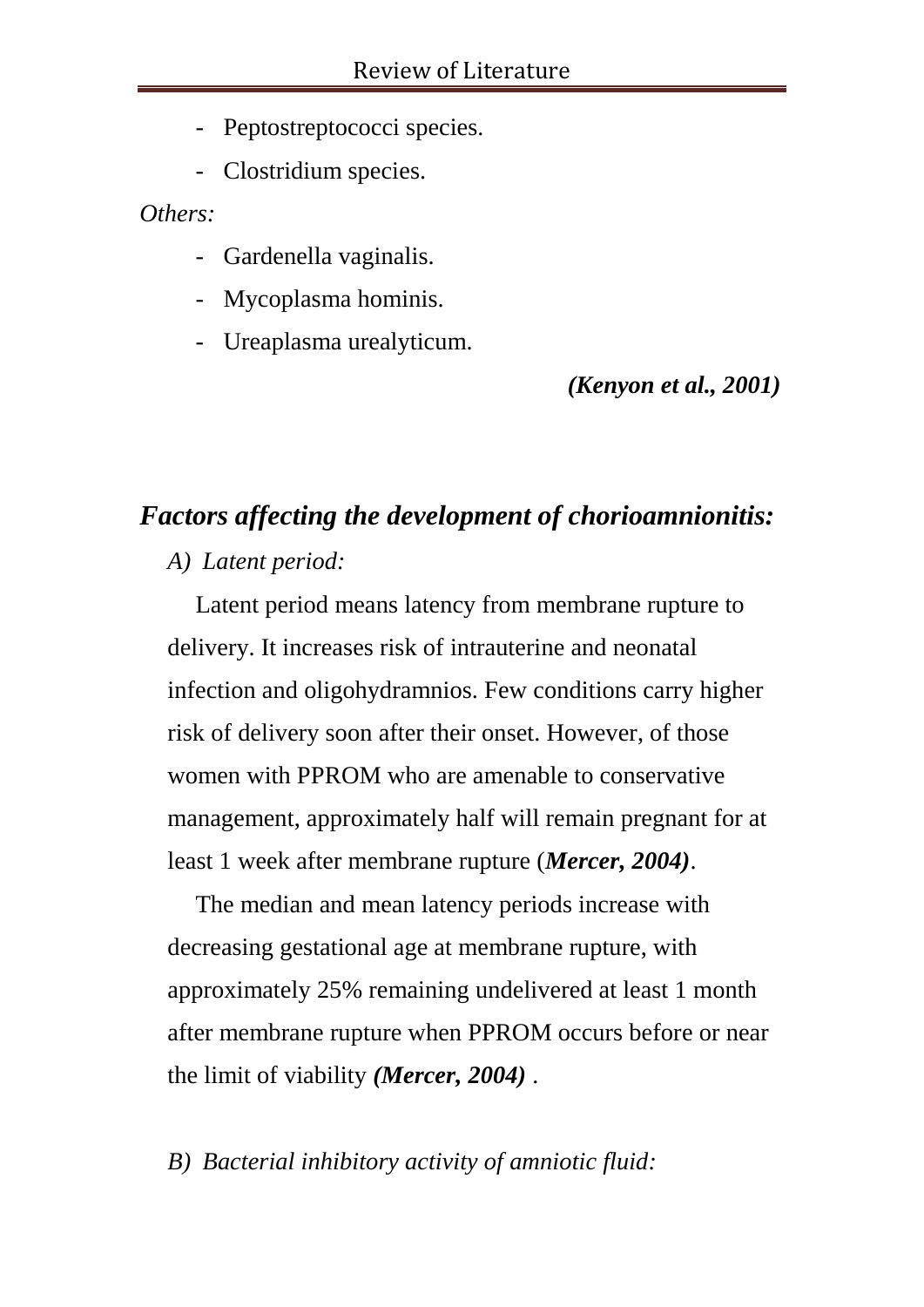The antibacterial activity of the amniotic fluid appears after 30 weeks gestation, increasing until term, is diminished in recognized high risk group (malnutrition and low socioeconomic background), and might be directly influenced by a nutritional factor (zinc) *(Yoon et al., 1998)*.

 Contamination of amniotic fluid is probably common phenomenon and is usually controlled be host defenses. Clinical intra-amniotic infection with PROM occurs when these defenses fail *(Malik et al., 1996)*.

*C) Gestational age (GA):* 

The risk of infection increases with decreasing gestational age at time of membrane rupture, and with increasing duration of membrane rupture. It occurs in 2% of women with PROM at term. With PROM remote from term, chorioamnionitis is much more common, complicating about 10% of women *(Ramsey et al., 2005)*.

*D) Cervical incompetence:*

Cervical incompetence is the inability of the uterine cervix to retain an intra- uterine pregnancy in absence of contraction or labor. Once the cervical barrier is breached, ascending infection may enter into the intrauterine space causing stimulation of the inflammatory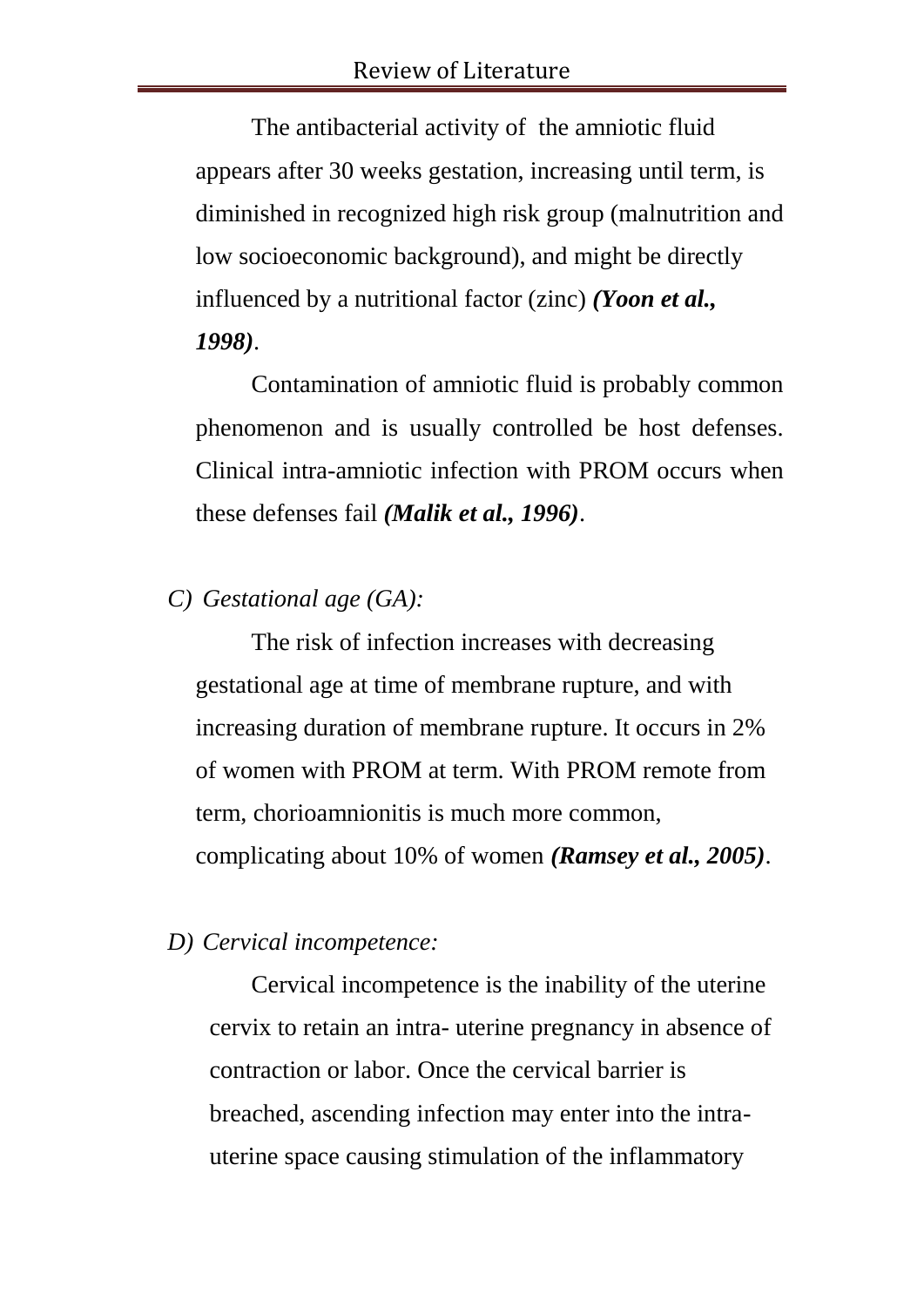process leading to further cervical ripening and exposure to infection which culminates of membrane rupture, myometrial contractility and preterm labor or any combination of these *(Manju et al., 2006)*.

### *E) Intercourse:*

*Sayle at al. (2001)* found no evidence that sexual activity in late pregnancy increased women's risk of PROM and or preterm delivery between 29 – 36 weeks gestation.

It was found that orgasm was an important cofactor with chorioamnionitis in the high frequency of PROM that follows intercourse. Also seminal ejaculate affects the chorioamnion by changing its properties leading to rupture with no change in the intra amniotic pressure *(Naeye and Peters, 1997)*.

### *F) Residual amniotic fluid volume after PROM:*

 The frequency of chorioamnionitis in patients with PROM with qualitative amniotic fluid volume that measured 2 cm or more in vertical diameter was 9.2% versus 47.3% of the patient who had amniotic fluid volume that measured less than 1 cm in vertical diameter *(Yoon et al., 1999)*.

## *Adverse effects of chorioamnionitis:*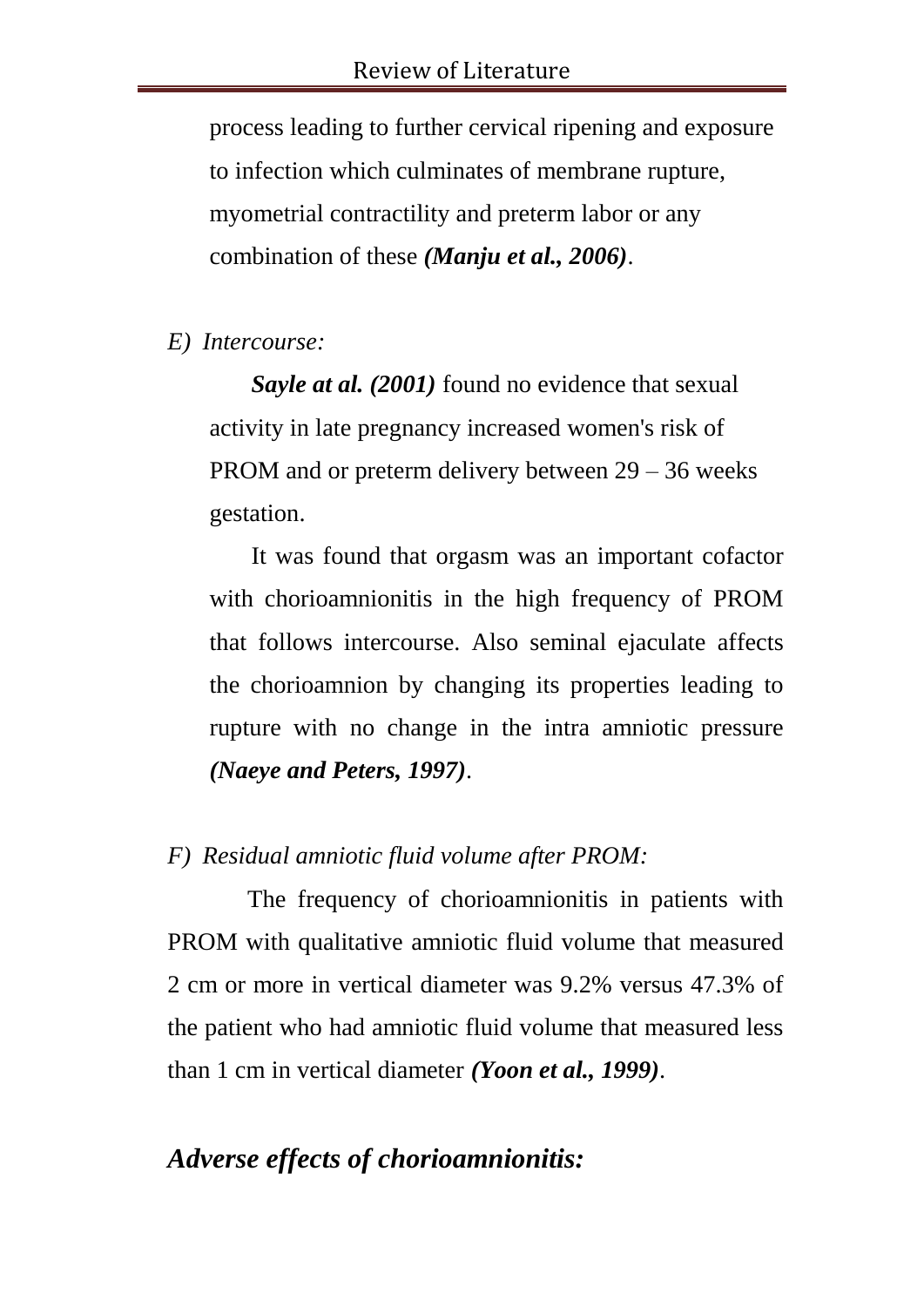### **1- Adverse maternal effects:**

*Maternal mortality:*

*Di naro et al. (2003)* reported no maternal death in 29 women with chorioamnionitis.

*Lahra and Jeffery (2004)* reported no maternal death in (2076/3928) with histologic chorioamnionitis.

## *Maternal morbidity:*

Although mortality from acute amnionitis is rare, significant maternal morbidity may still occur when CS is required. About 11% of patients with amnionitis delivered by CS may require additional antimicrobial therapy for persistent serious pelvic infection, while about 4.5% of them may require debridement and drainage of subcutaneous wound infections. In patient with amnionitis delivered vaginally, about 1.5% requires additional therapy *(Murtha et al., 2000)*.

Patient delivered by CS are more liable for major complications as pelvic abscess and pelvis septic thrombophlebitis. Patients who have chorioamnionitis of some duration, which has not been appropriate managed, may develop Gram negative septicemia and septic shock *(Casey and Cox, 1997)*.

## **2- Adverse fetal and neonatal effects:**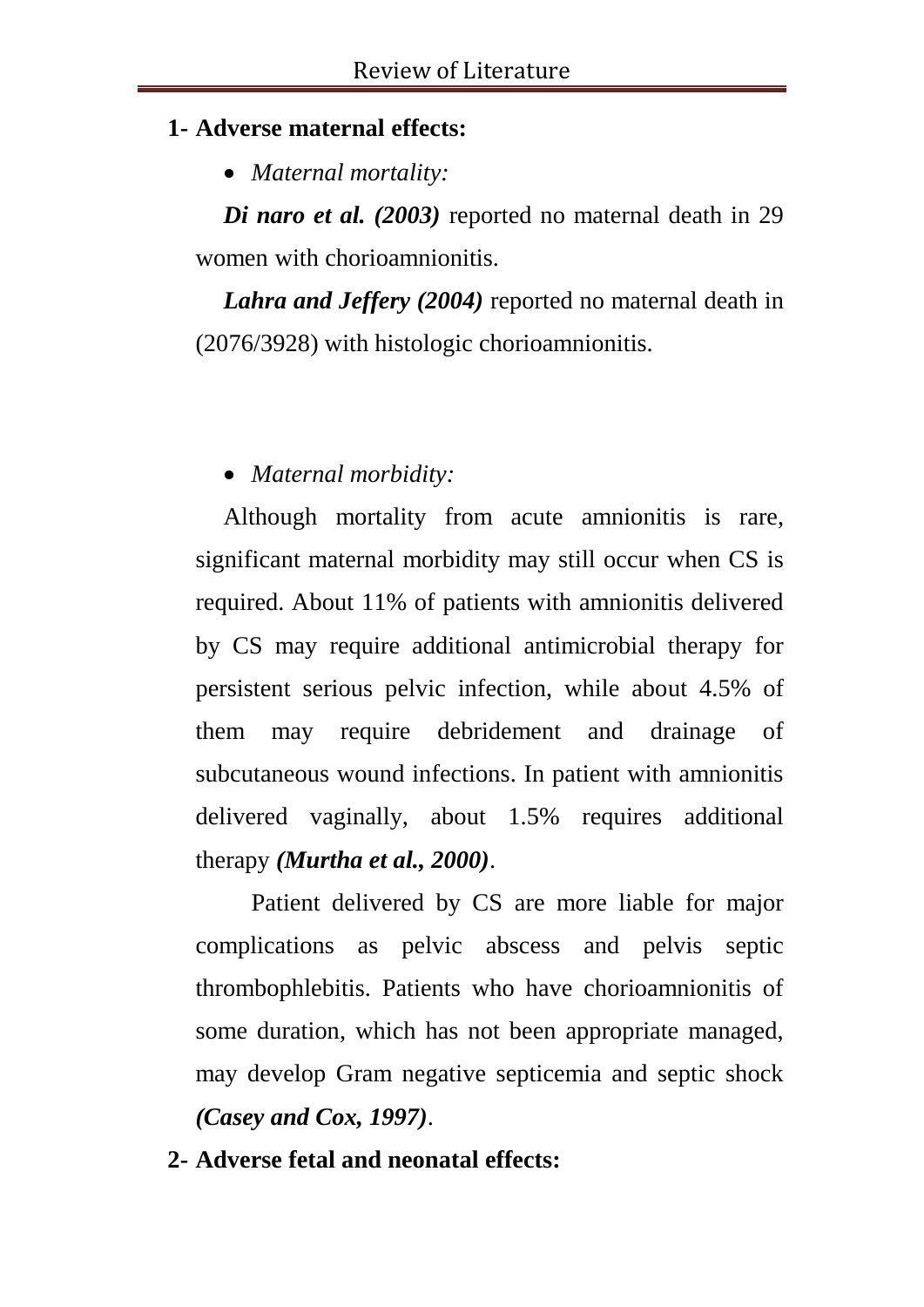### *Fetal and neonatal mortality:*

Premature rupture of membranes continues to be leading cause of neonatal morbidity and mortality. It occurs in approximately  $2 - 8\%$  of the pregnancies but it is associated with 20% of prenatal death. Complications include maternal and fetal infection, preterm labor, asphyxia and if earlier in pregnancy pulmonary hypoplasia and anatomical distortion as a result of amniotic band *(Nova Flores et al., 2003)*.

### *Fetal and neonatal morbidity:*

Sepsis, mostly caused by group B streptococcus, is one of the most serious acute morbidities result from PROM especially at an early gestational age before 29 weeks *(Mercer, 2003)*.

About 24% of the neonates have either congenital pneumonia or septicemia. Other complications such as asphyxia, intracranial hemorrhage, necrotizing enterocolitis and seizures are uncommon in infant of mothers with intraamniotic infection. *(Lewis et al., 1996)*

## *Diagnosis of chorioamnionitis:*

## **I- Clinical criteria:**

Clinical chorioamnionitis is diagnosed when there is fever ( $>37.8^{\circ}$ C) plus any two of the following: maternal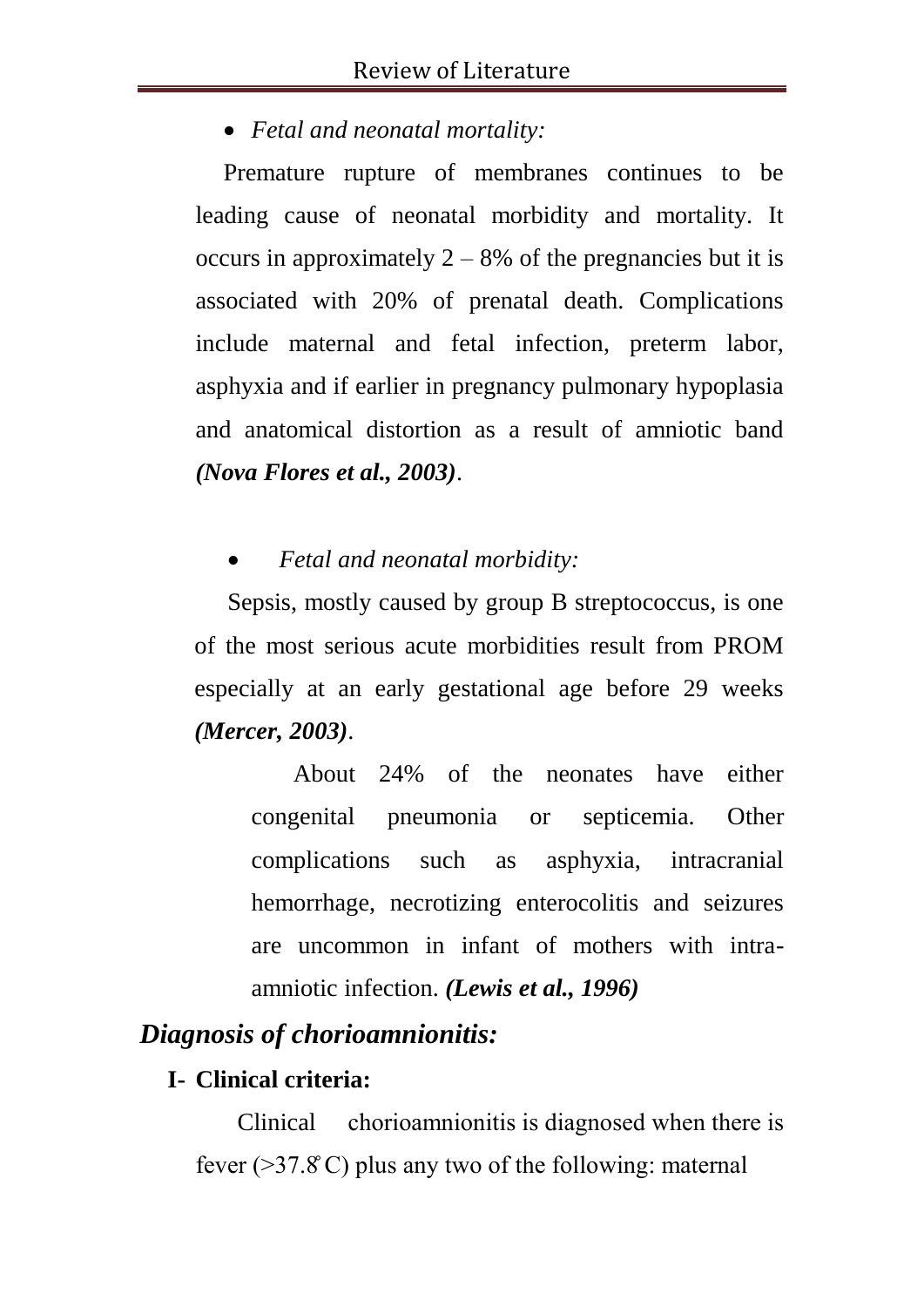tachycardia (>100 beats per minute), fetal tachycardia (>160 beats per minute), foul odor, vaginal discharge or uterine tenderness. However clinical symptoms and signs are frequently inconsistent or subtle, and many affected women are virtually symptom free *(Wiwanitkit, 2005)*.

*William et al. (2005)* found that fever is the only reliable indicator for clinical chorioamnionitis.

A temperature of 38̊C or more accompanying ruptured membranes implies infection.

## **II- Laboratory criteria:**

### *A-Tests performed on maternal blood:*

### *1- Total leukocytic count:*

Normal pregnancy is associated with leucocytic changes causing a significant rise in number of these cells; therefore, the ability of this serum marker in the diagnosis of intra-amniotic infection may be limited. Sensitivity and specificity of the results are quite varied and are dependent on leukocyte level *(Carroll et al., 1998)*.

## *2- C-Reactive protein (CRP):*

In a study by *Nowak et al. (2000),* to analyze the efficacy of serum CRP, ESR and maternal white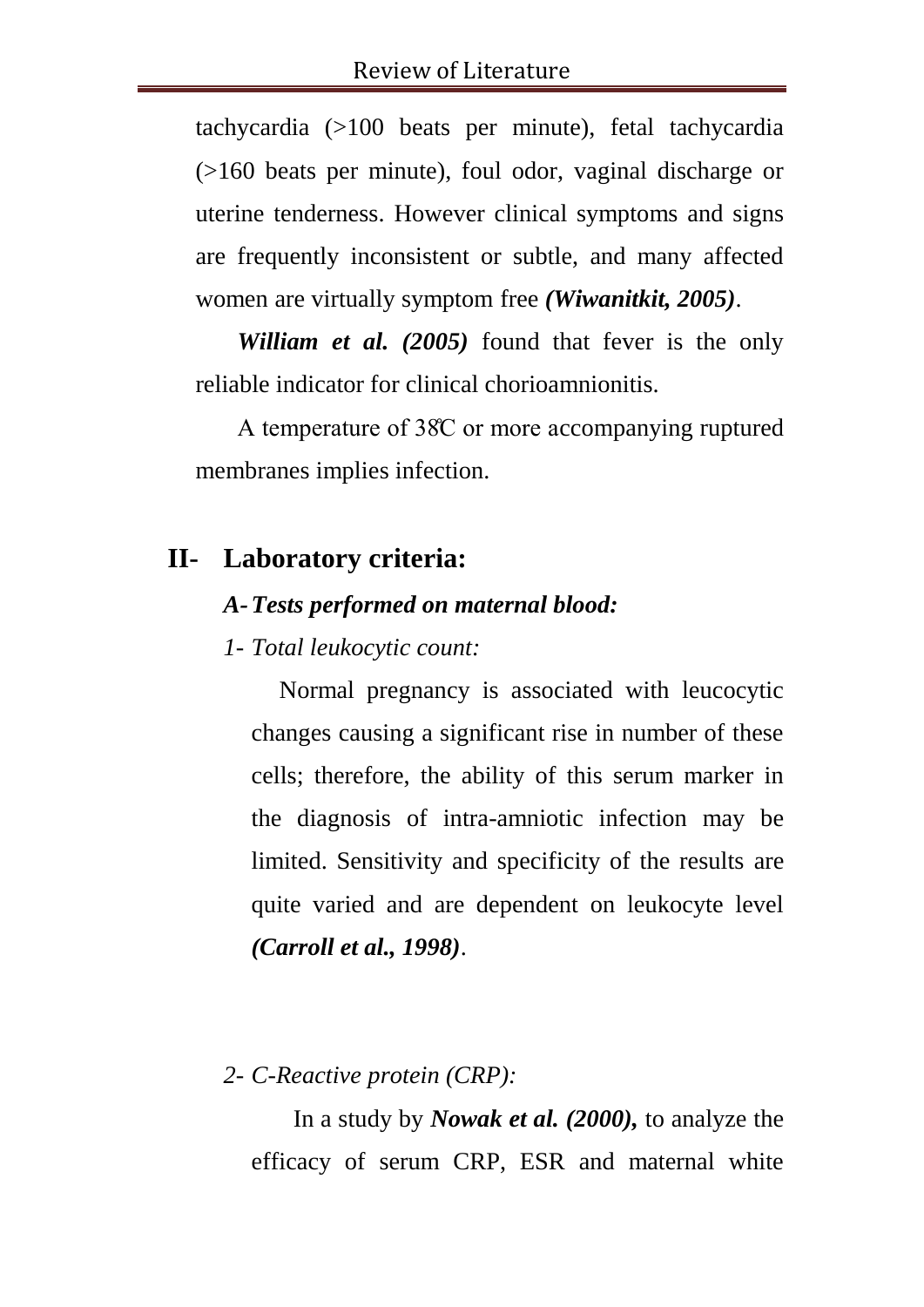blood cell count serial elevations in the prediction of chorioamnionitis in case of PROM. It was concluded that CRP was found to be most reliable indicator of histological chorioamnionitis and indicated the presence of intra-amniotic infection earlier than ESR or WBC.

An elevated CRP concentration in vaginal fluid is a risk factor in intra-amniotic inflammation / infection and impending preterm delivery in PPROM *(Shim et al., 2005).*

*3- ESR:*

During pregnancy there is increased of globulin and fibrinogen and this will falsely increase the ESR so that the use of this marker to detect chorioamnionitis is not feasible *(De Dooy et al., 2001)*.

#### *4- Serum cytokines:*

Bacterial colonization of the choriodecidual interface induces production of pro-inflammatory cytokines that in turn lead to neutrophil activation, synthesis and release of uterotonins such as prostaglandins and metalloproteinases *(Park et al., 2005).*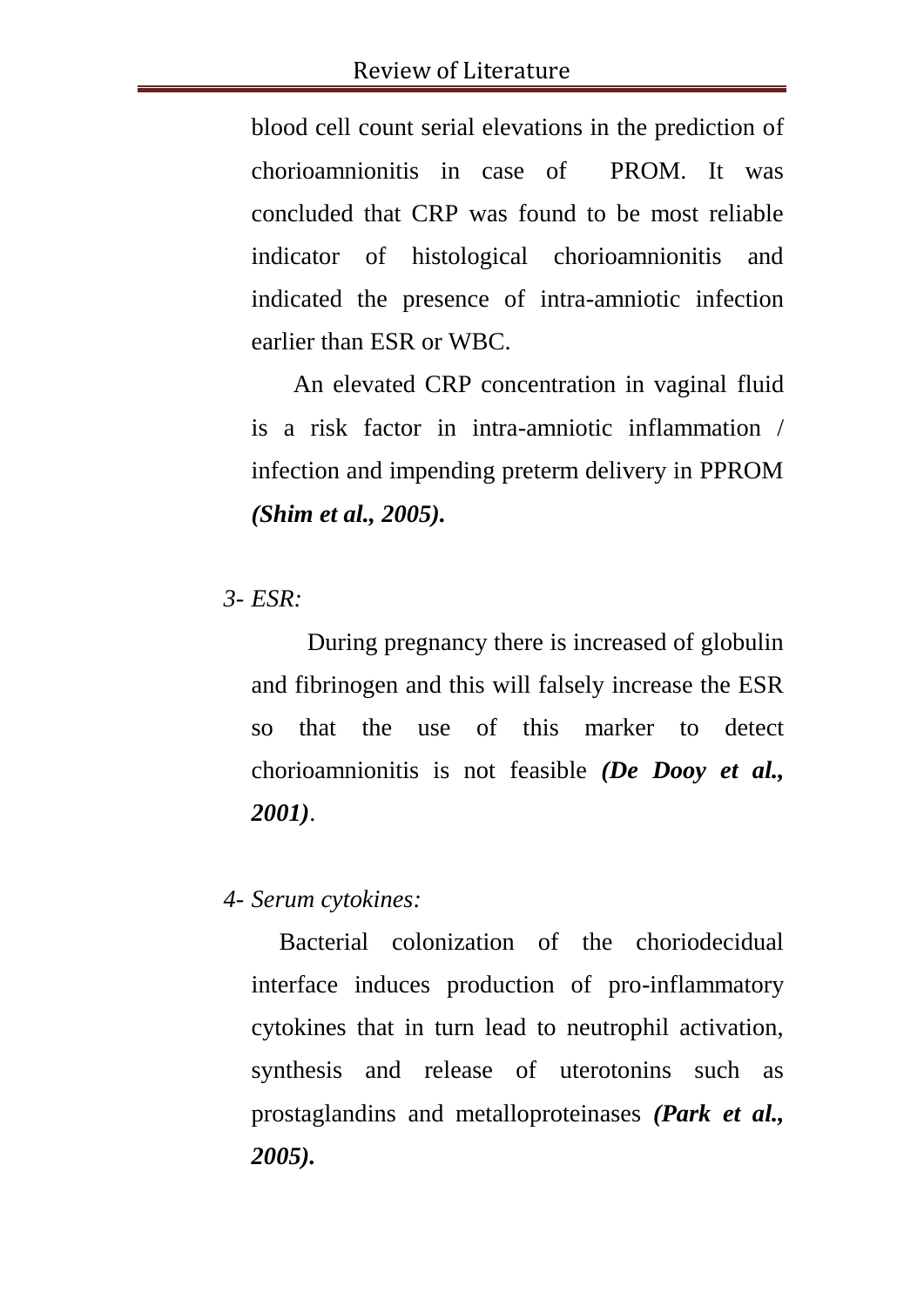They are protein mediators exist in numerous tissues and organs involved in regulation of physiological processes such as chemotaxis, cell proliferation and inflammation. Serum level of interleukin-6 is significantly higher in mother with chorioamnionitis than in those without *(Von Minckwitz et al., 2000)*.

High interleukin-6 (IL-6) concentrations are associated with microbial invasion of amniotic fluid, chorioamnionitis and preterm delivery. IL-6 has a better diagnostic value for these complications than other markers that are studied in the amniotic fluid which include gram staining, glucose levels, white blood cells and leukocyte count *(Annells et al., 2004)*.

IL-6 and IL-8 are elevated in maternal serum and amniotic fluid in patients with premature rupture of membranes with microbial invasion of amniotic cavity before development of clinical symptoms and signs of chorioamnionitis *(Jacabsson et al., 2003)*.

Comparative study done by *Hatzidaki et al. (2005)* included 58 neonates who were born after PPROM and 51 control neonates. IL-6 levels were measured in umbilical cord blood, maternal blood during delivery and in neonatal blood taken on the  $4<sup>th</sup>$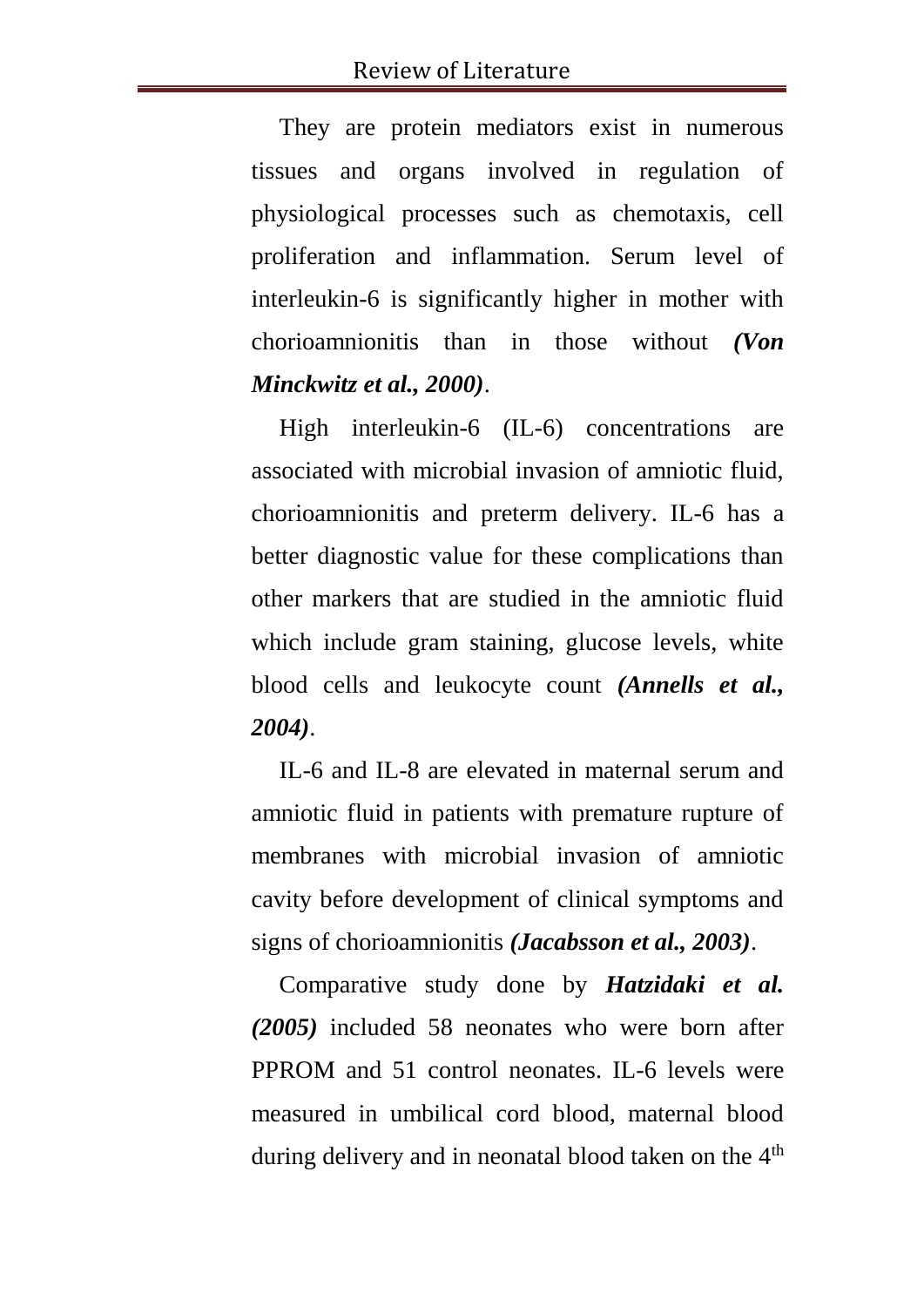day of life. IL-6 concentrations in maternal blood, cord blood and neonatal blood were significantly higher in neonates with sepsis, compared with those without sepsis. Choosing 108.5 pg/ml as a cut-off value of IL-6 in umbilical cord blood for neonatal sepsis resulted in sensitivity 90%, a specificity 97.4%, a positive predictive value 94.7%, and negative predictive value 94.0%.

*Witt et al. (2005)* collected amniotic fluid, placental tissue and amniotic membranes, during preterm cesarean sections, for bacterial culture. In addition, they determined IL-8 concentrations in maternal serum, amniotic fluid and cord blood and correlated them with the various intra-amniotic pathogens isolated by bacterial culture. IL-8 concentrations were determined in amniotic fluid in 107 cases, in cord blood in 185 cases and in maternal blood in 158 cases. Women with intra-amniotic ureaplasma urealyticum infection had significantly higher amniotic fluid concentration of IL-8 than those without.

#### *5- Serum complement activity:*

Serum complement levels are found to be decreased in case of PPROM than the normal pregnancies because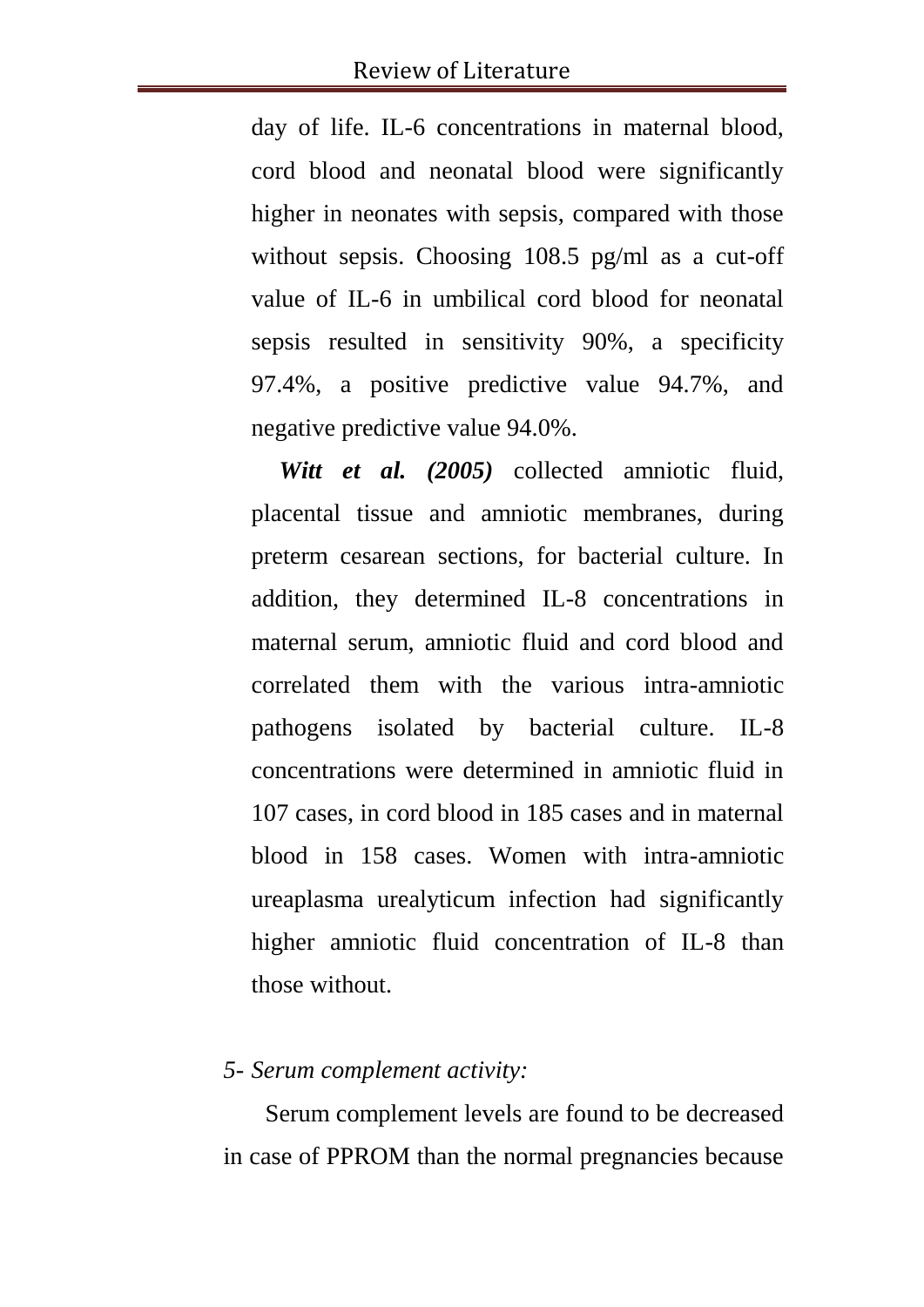of the presence of subclinical infection *(Malik et al., 1996).*

#### 6- *Serum neutrophil granule products:*

*Lan et al. (2003)* included 52 patient between 24 and 34 weeks gestation with PPROM in their study. Fifty-two control subjects between 25 and 30 weeks gestation were recruited for baseline defensin and lactoferrin levels. Mean defensin levels on admission in patients without histologic chorioamnionitis were compared with patients in whom histologic chorioamnionitis developed (520ng/ml vs. 9163ng/ml). The same relationship was not demonstrated for lactoferrin. With use a defensin value of 1500 ng/ml on admission, the sensitivity is 76% and the specificity is 94% in predicting histologic chorioamnionitis.

#### *7- Serum soluble intercellular adhesion molecules I:*

*Zou et al. (2004)* studied 55 pregnant women with PROM, including 18 pregnant women with PPROM and also 20 normal ELISA for soluble intracellular adhesion molecule I. Chorioamnionitis was histologically confirmed after delivery. The results revealed that (1) Maternal serum level of soluble intracellular adhesion molecule I and CRP were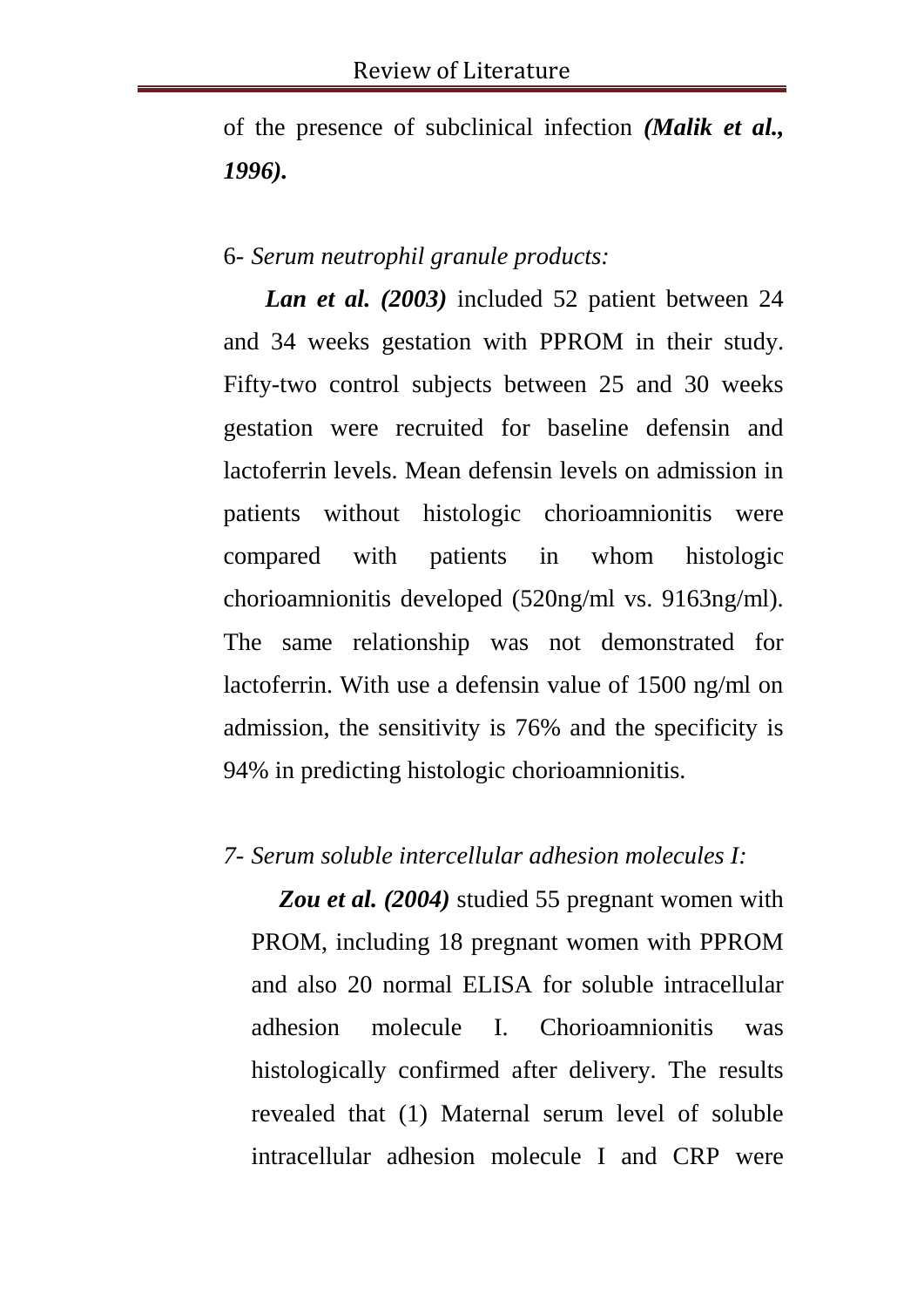significantly higher in women with PROM than those without it; (2) Maternal serum levels of soluble intercellular adhesion molecules I and CRP were significantly higher in women with chorioamnionitis than those without it; (3) The sensitivity, specificity, positive predictive value and negative predictive value of maternal serum soluble intercellular adhesion molecules I (cutoff 104.7 ng/ml) for diagnosing chorioamnionitis were 100%, 91.2%, 87.5%, 100% while sensitivity, specificity, positive predictive value and negative predictive value of CRP (cutoff 1.03 mg/dl) were 81.0%, 73.5%, 65.4%, 86.2%.

## *B-Tests performed on amniotic fluid:*

*Gram stain of amniotic fluid:*

It is found that Gram stain is 80% sensitive and 91% specific

in detecting intra-amniotic infection when the result is interpreted as positive with either organisms or leukocytes, as compared with a sensitivity of 45% and specificity of 97% when the result is interpreted a positive only for the presence of organisms *(Hussy et al., 2001)*.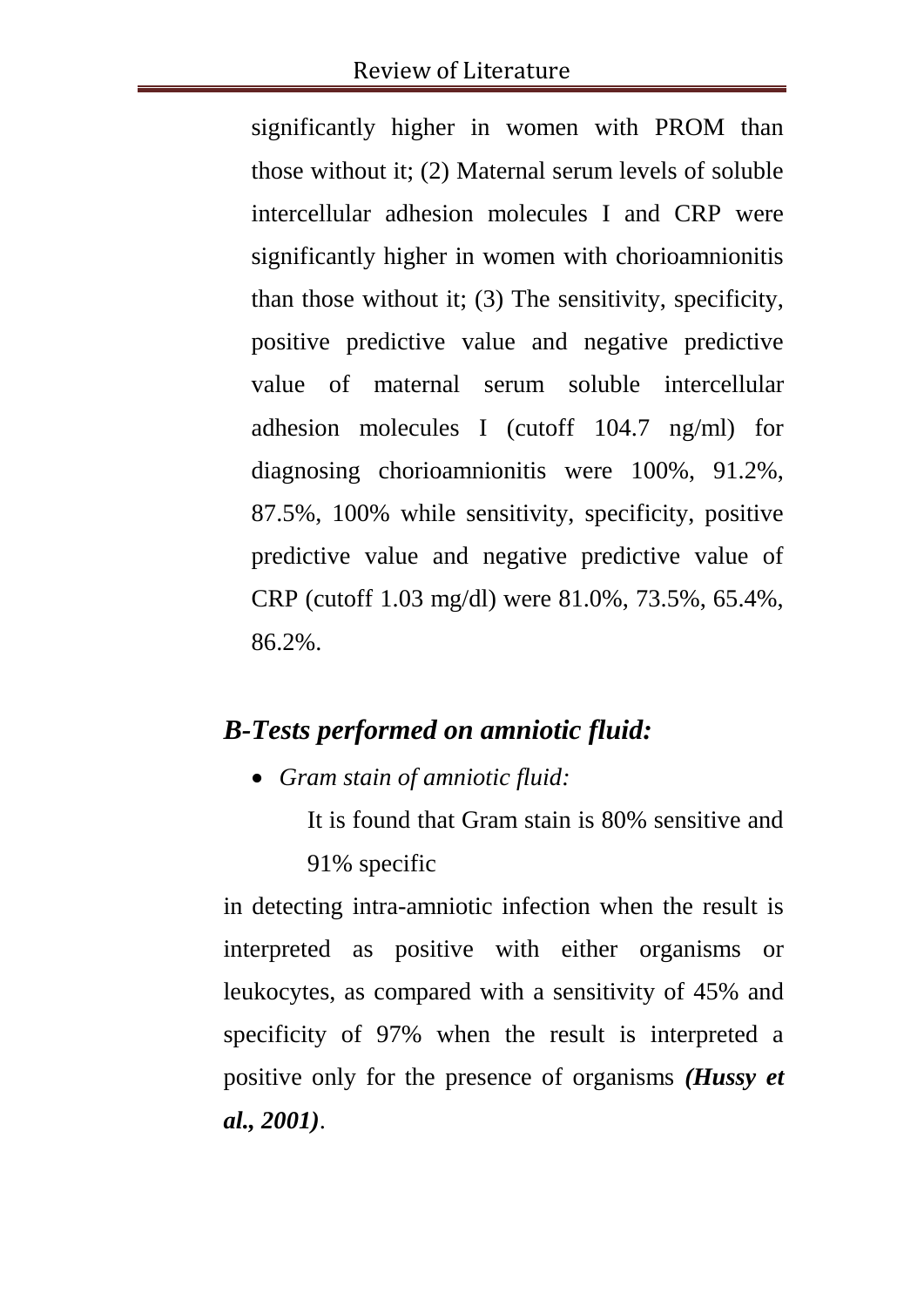*Romero et al. (2000)* found that, a positive gram stain has 93.3% positive predictive value and negative gram stain has 85.4% negative predictive value. The accuracy of the test depends on the concentration of bacteria at time of sampling.

*WBCs in the amniotic fluid:*

Elevated C-reactive protein, white blood cell count and granulocyte band forms in the maternal blood have been shown to correlate with subclinical amnionitis and preterm birth *(Steinborn, 2000)*.

WBC count of 15.000/ml or greater, band cell percentage greater than 10%, C-reactive protein greater than 10mg/ml are associated with preterm labor, with at least one parameter elevated suggesting the presence of infection as a cause *(Atorbe and Czaj, 2004)*.

*Amniotic fluid culture :*

Amniotic fluid culture for aerobic an anaerobic organisms, with its inherent 24-72 hours delay in result reporting, must be performed to identify specific organisms involved and aid in proper antibiotic prescription when indicated. Culture technique must be as aseptic as possible, so trans-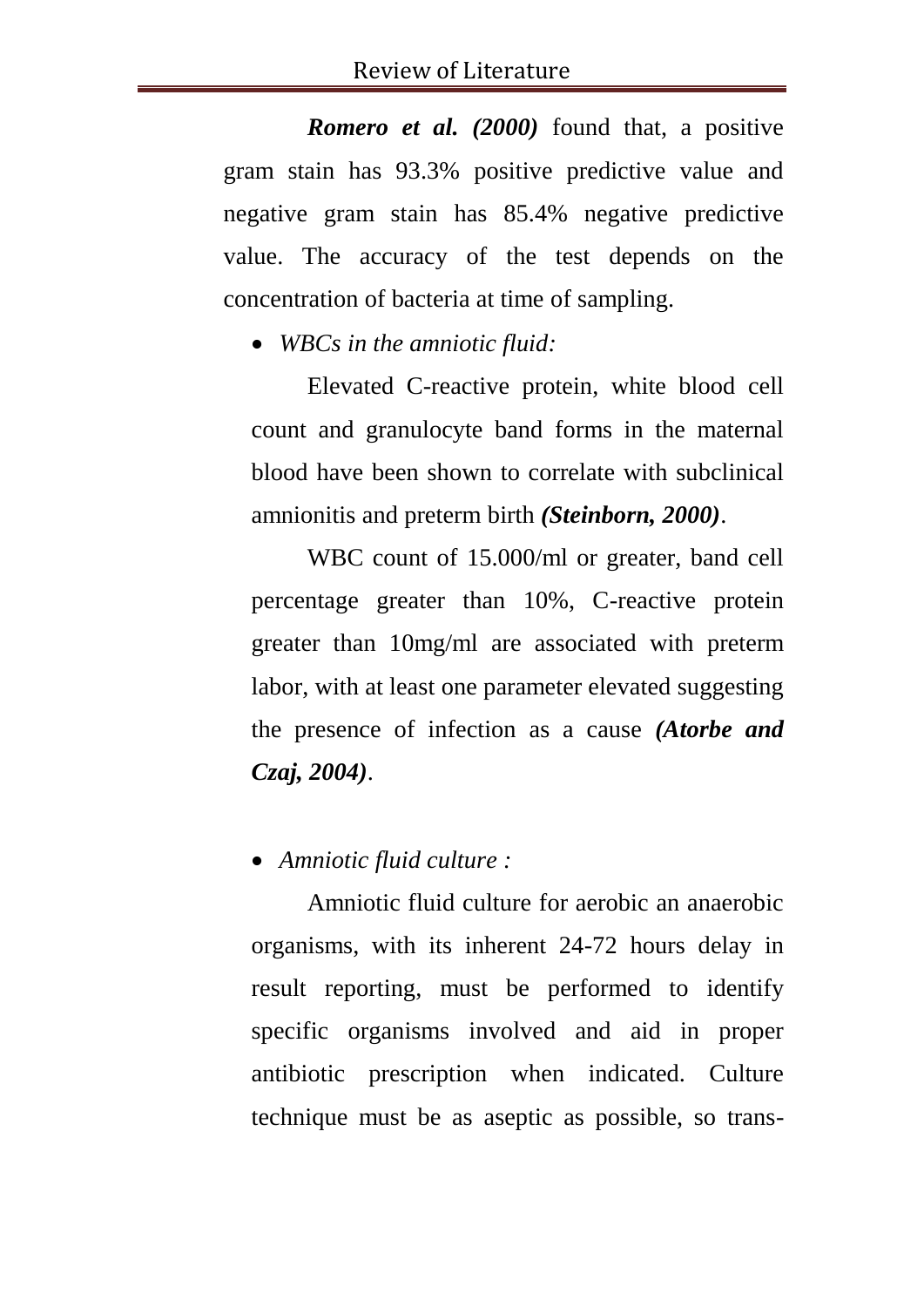abdominal amniocentesis may be used for collection of amniotic fluid sample *(Naef et al., 1998)*.

#### *Leukocyte elastase test:*

The amniotic fluid neutrophil elastase had the best screening efficiency in predicting histologic chorioamnionitis. Using amniotic fluid cut-off level of 0.15 microg/ml for neutrophil elastase and 250 IU/ml for LDH, the sensitivity, specificity, positive and negative predictive value for histologic chorioamnionitis were 88.9% versus 84.1%, 73.3% versus 66.7%, 90.9% versus 88.1% and 68.8% versus 58.8% respectively. So amniotic neutrophil elastase and LDH are useful marker in predicting histologic chorioamnionitis *(Kidokoro et al., 2006).*

The concentration of nitric oxide, interleukin-6 and leukocyte elastase in AF were all higher in chorioamnionitis cases rather than in normal pregnant women *(Daoud et al., 2006).*

#### *Amniotic fluid glucose concentration:*

*Buhimschi et al. (2006)* identified the use of vaginal amniotic fluid (VAF) glucose measurements in predicting infection of the amniotic fluid retrieved by Trans-abdominal amniocentesis in women with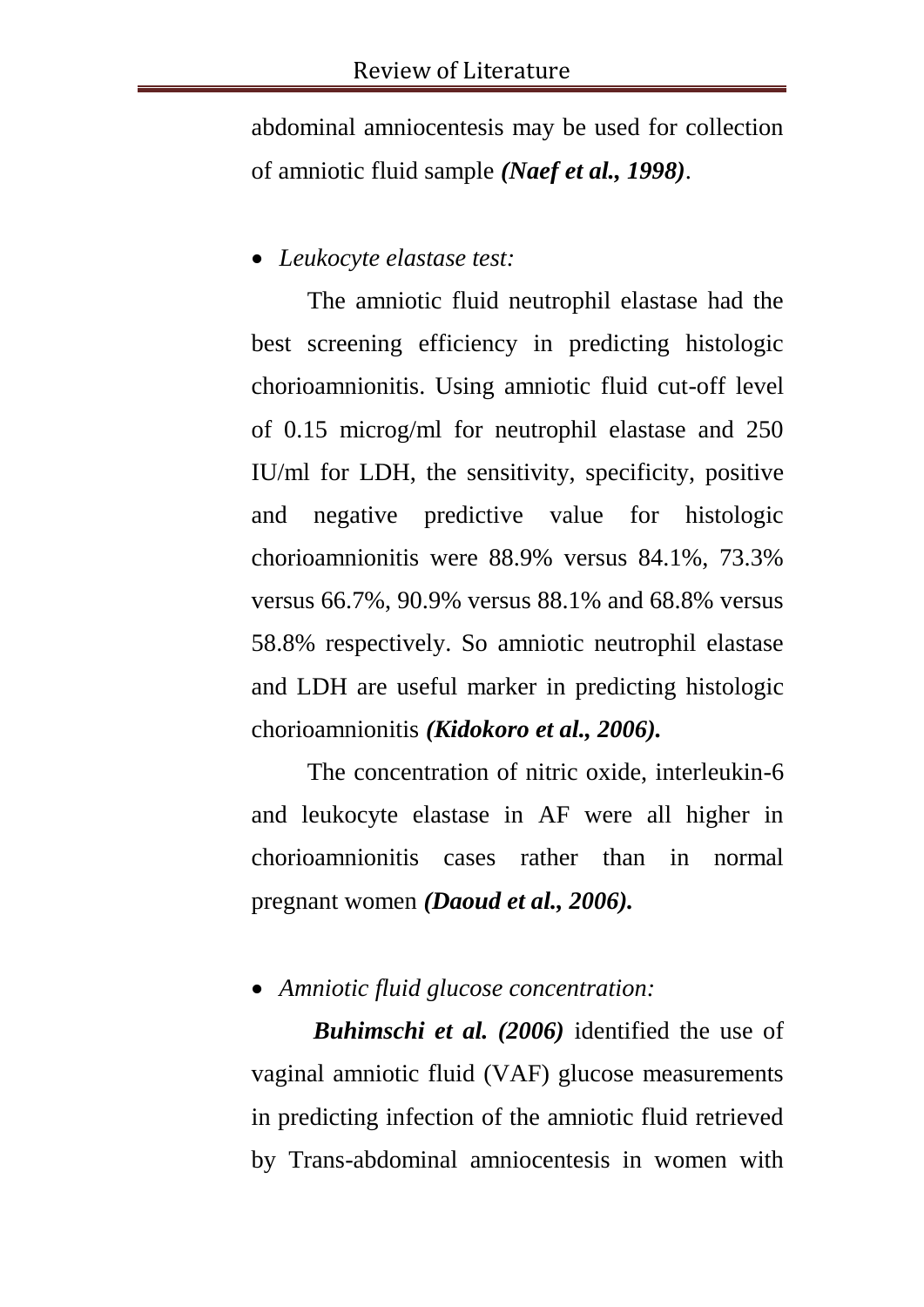PPROM. Glucose concentration for paired abdominal-vaginal AF samples was determined. They concluded that VAF glucose measurement has less than 5mg/dl have a predictive value but low sensitivity for detection of intra-amniotic infection in women with PPROM.

#### *The limulus amebocyte lysate assay:*

The test is used to detect bacterial endotoxins. This test is 87.5% sensitive and 99% specific *(Benedetto et al., 2006).*

*Amniotic fluid nitric oxide metabolites:*

*Daoud et al. (2006)* assessed levels of nitric oxide and cytokines in amniotic fluid obtained from 12 patients with severe chorioamnionitis and 89 patients undergoing diagnostic amniocentesis. The concentrations of nitric oxide, IL-6 and leukocyte elastase were all higher in sever chorioamnionitis than in normal pregnant women.

Elevation of total nitrate and nitrate concentration in vaginal secretions has been shown to accompany PROM, and that it precedes preterm delivery *(Nakatsuka et al., 2000).*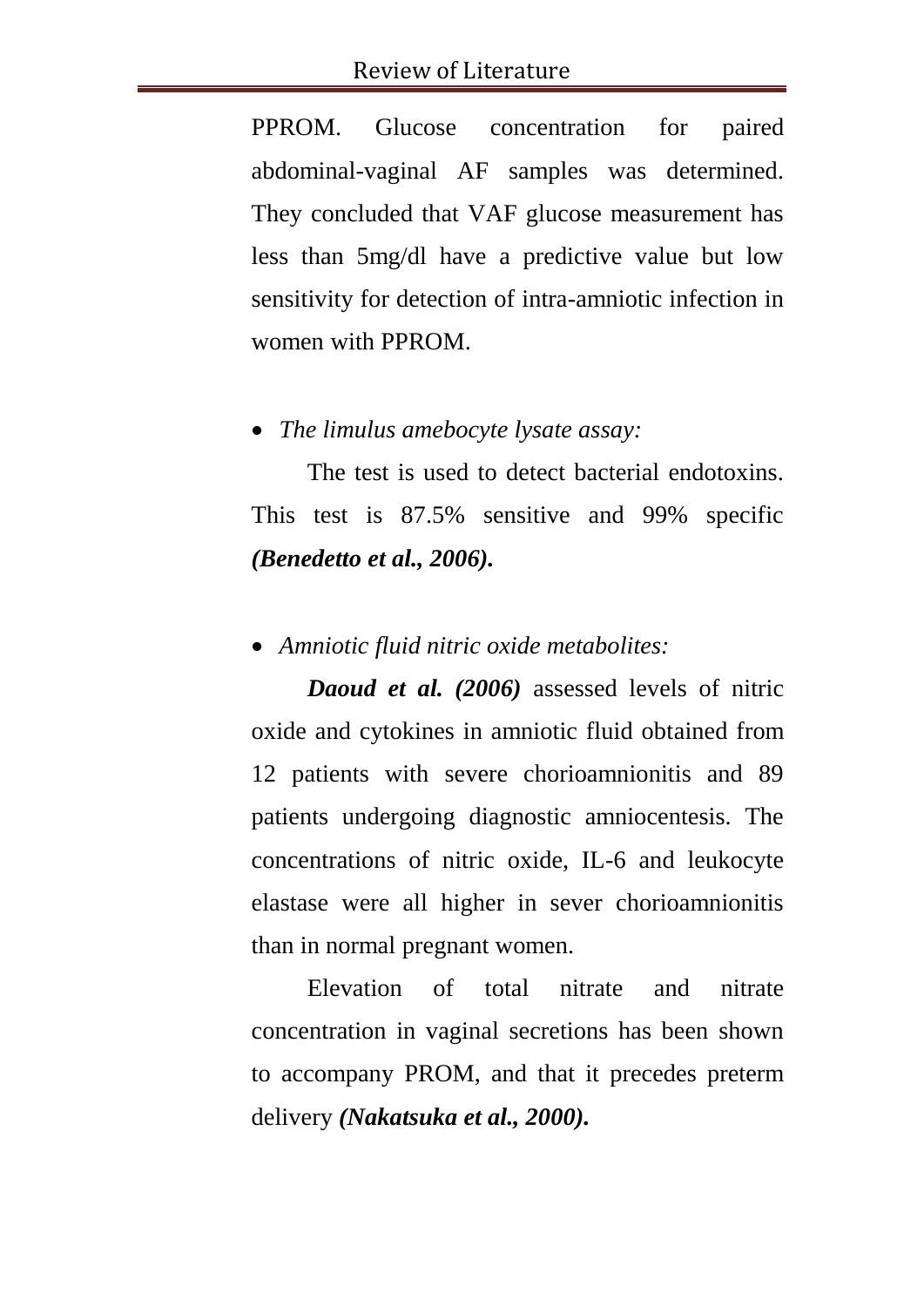*Amniotic fluid granulocyte colony stimulating factor (G-CSF):*

*Hoskins et al. (1997)* they concluded that: 1- Amniotic fluid G-CSF level is elevated in chorioamnionitis. 2- An amniotic fluid G-CSF level >2000pg/ml is a strong positive predicator of chorioamnionitis. 3- Elevated amniotic fluid G-CSF level appear to be more reliable in predicting chorioamnionitis than any other single test currently used in clinical practice.

### *C-Ultrasonography:*

#### *1- Amniotic fluid volume:*

*Vermillion et al. (2000)* performed a non concurrent prospective study included a total 225 patients with PROM; 131 were included in group 1  $(AFI<5cm)$  and 94 in group 2  $(AFI>5cm)$ , univariate analysis demonstrated that patients in group 1 had a significant increase in the frequency of clinical chorioamnionitis  $(P<001)$ . In the multiple logistic regression of clinical analysis incorporating risk factors for prenatal infections, an AFI<5cm was the only risk factor that demonstrate significant independent association with clinical chorioamnionitis  $(P=0.024)$ .

Amniotic fluid index of <5cm after PROM was found to be associated with higher rates of positive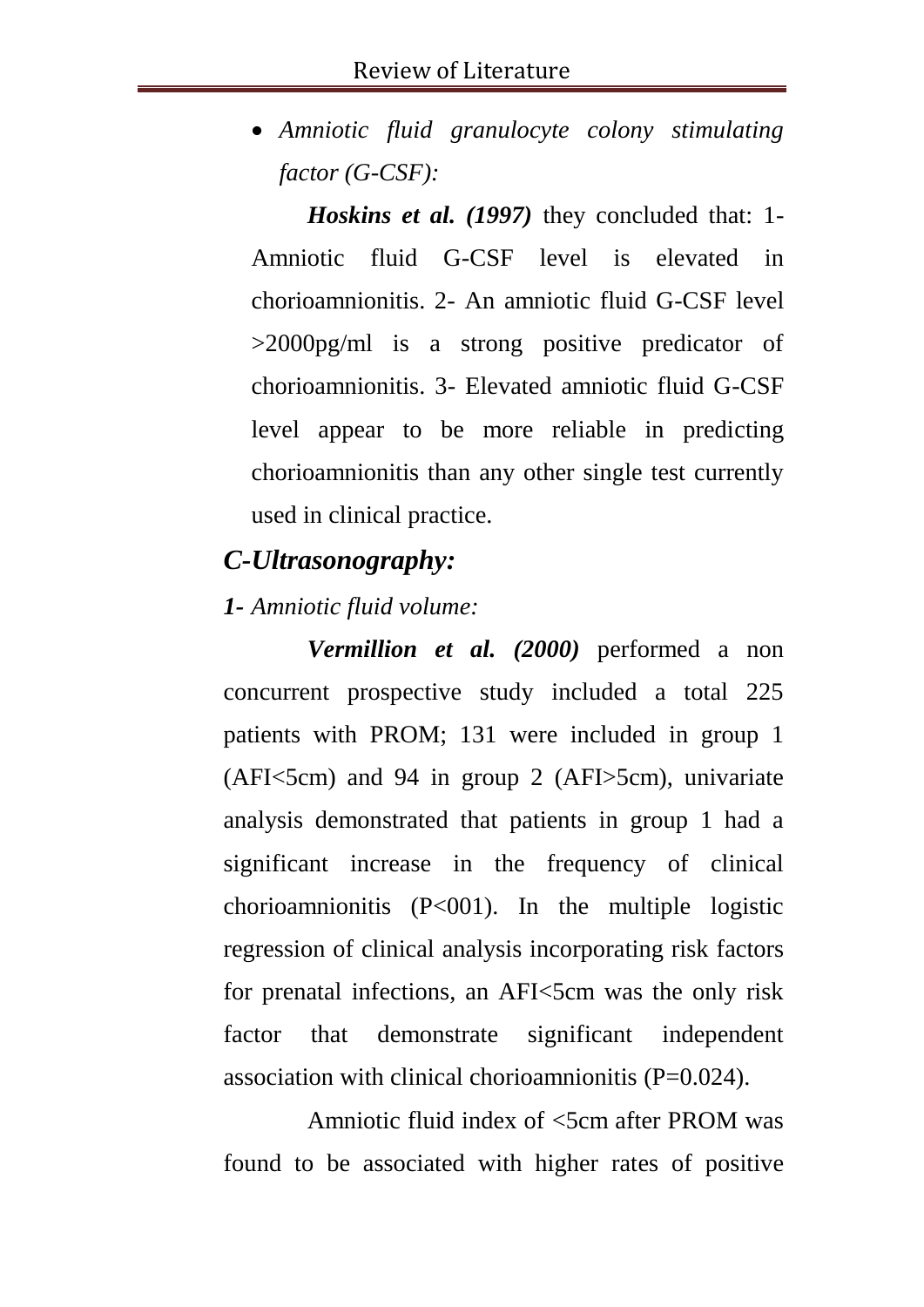amniotic fluid culture results , clinical and histological chorioamnionitis and higher level of amniotic fluid interleukin-6, interleukin-1 and tumor necrosis factor *(Yoon et al., 1999).*

### *2- Fetal biophysical profile (BPP):*

Fetal biophysical profile (non-stress test, fetal breathing movements, fetal movements and fetal tone) has been described as an early predicator of fetal infection in patients with PROM and no clinical signs of infection or labor. In patients whose last biophysical scores were 7 or less, the frequency of infection was 93.7%, whereas the frequency of infection was only 2.7% with biophysical scores of 8 or more *(David et al., 1999).*

*Ghidini et al. (2000)* studied 166 pregnant women with PROM and found that neither abnormal BPP score within 24 hours of delivery nor abnormal results of its individual component indicated histologic evidence of intra-uterine infection. They found no single BPP parameter correlated with the severity of intra-uterine infection, even the most sensitive component, e.g., non stress test, would miss at least one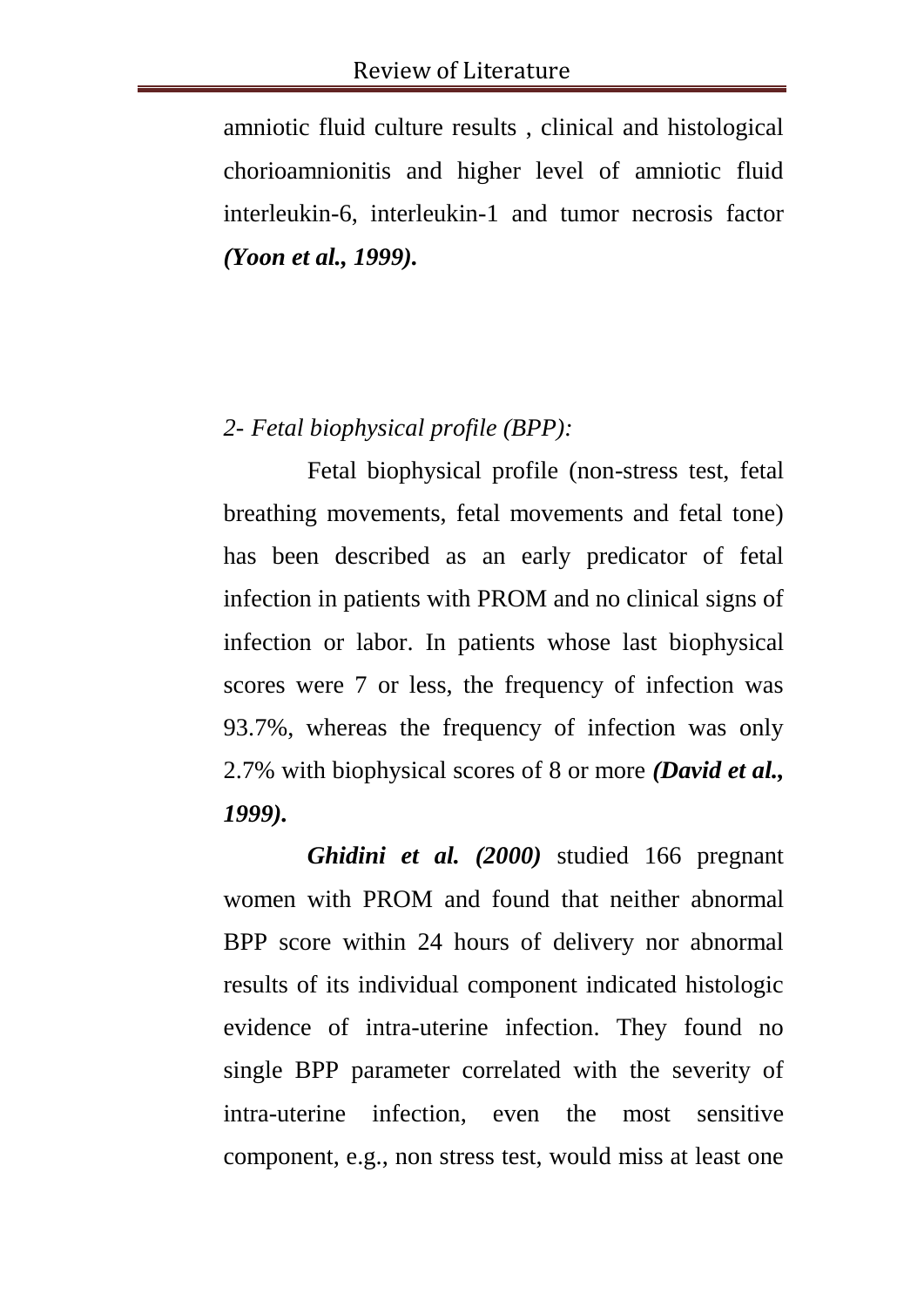third of cases of intra-uterine infection (false negative), whereas even the most specific component, i.e., absent fetal tone, would result in false-positive rate of at least 8%, with consequent unnecessary delivery of uninfected neonates at low gestational age.

### *3- Umbilical Artery Doppler:*

Bacteria in the amniotic fluid may cause vasospasm of umbilical vessels. However, Doppler measurement of systolic-diastolic ratio (S/D) of the umbilical artery doesn't predict clinical chorioamnionitis in patients with PROM (*Leo et al., 2002).*

## **2- Postpartum endometritis:**

#### *Incidence:*

It is the most common obstetric infection. It affect approximately 1-3% of women delivered vaginally and 10-30% of those delivered with CS *(Casey and Cox, 1997).*

### *Causes:*

Postpartum endometritis is a polymicrobial ascending infection by organisms that constitute the normal vaginal flora,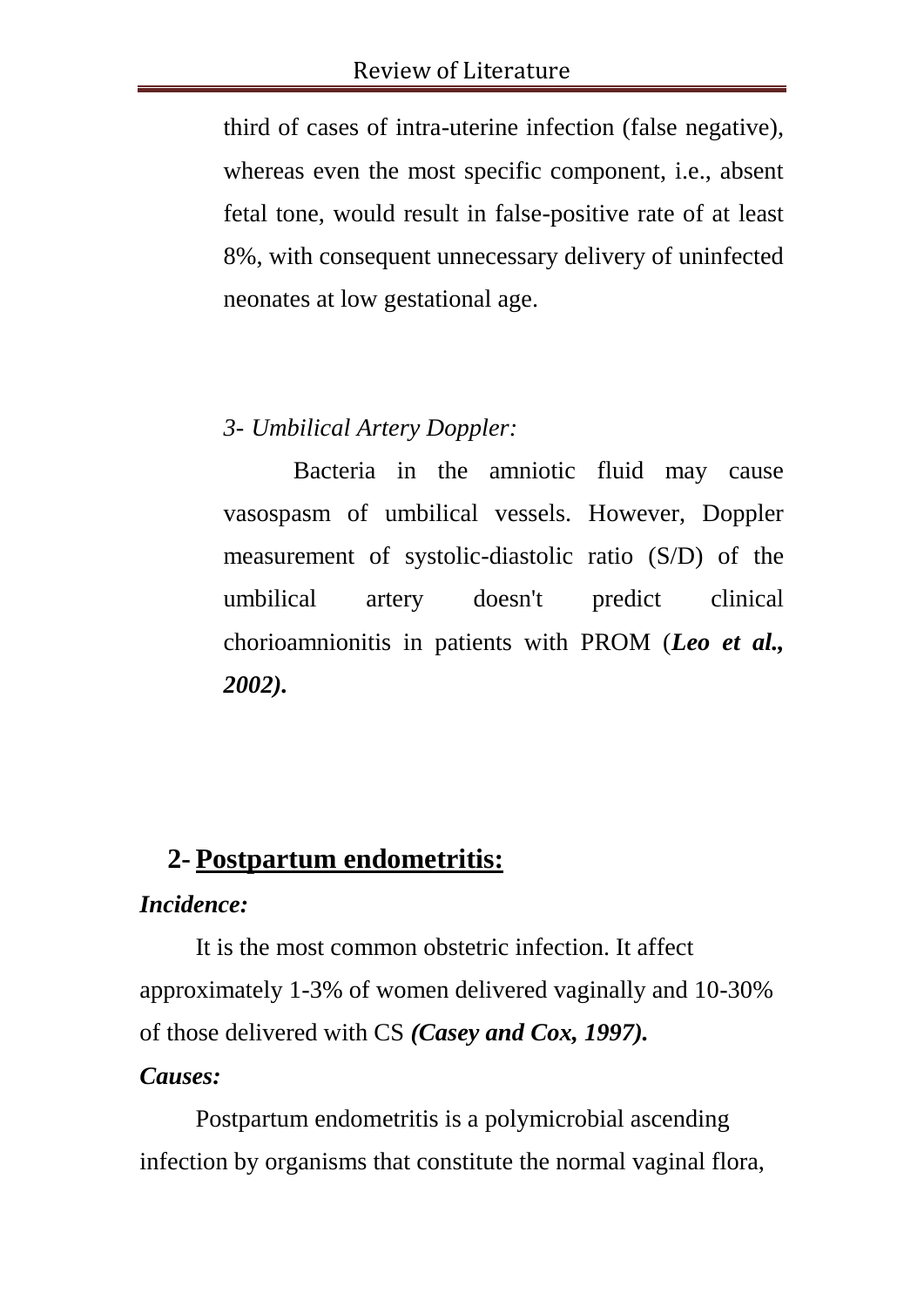usually a mixture of aerobic and anaerobic organisms. The most common isolated organisms involve group B streptococci, gardenella vaginalis, E. coli and mycoplasma *(Benitz et al., 2000)*.

## *Diagnosis:*

The most important element in the diagnosis is development of fever. The temperature should exceed 38̊ C on two occasions 4 hours apart, lower abdominal pain, foul vaginal discharge. The pelvic examination will reveal extremely tender uterus and foul smelling lochia. Laboratory investigations usually show leukocytosis. Blood culture will be positive in approximately 10% of the cases *(Casey and Cox, 1997)*.

## 3- **Placenta abruption**:



Fig.(5): Types of placenta abruption.

The separation of the placenta from its site of implantation before delivery has been variously called abruptio placenta, placenta abruption and in Great Britain, accidental hemorrhage (*Cunningham et al., 2010)*.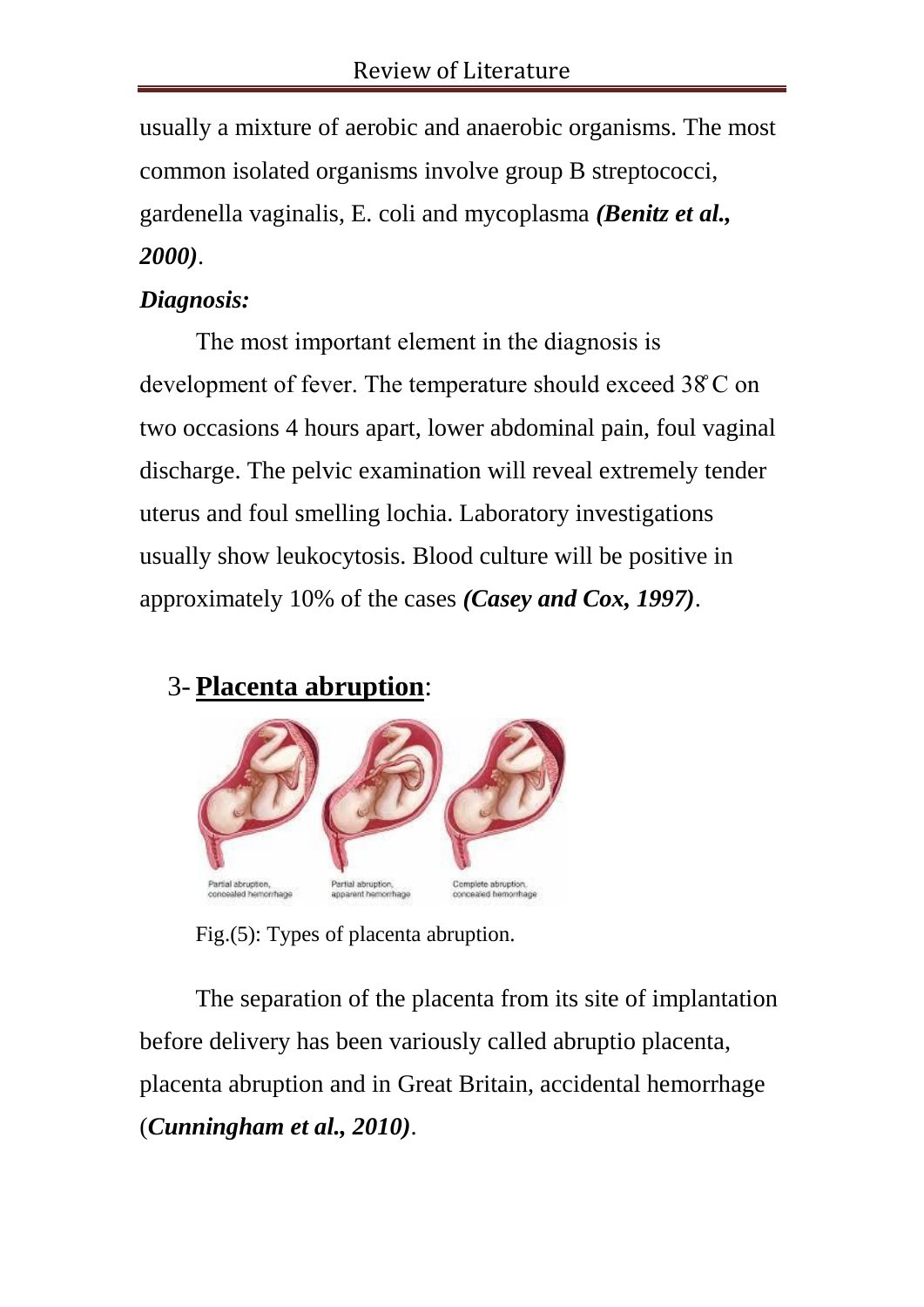*Holmgren et al. (1997)* found that the incidence of abruption-placenta in the women with singleton pregnancies less than 24 weeks gestation who had ruptured membranes for at least 24 hours was 5.6% significantly higher than the 1.47% observed among women in the control group.

## **Fetal and neonatal complications of PROM**

## **1- Preterm labor:**

Preterm birth is one of the major clinical problems in obstetrics and neonatology as it is associated with prenatal mortality, serious neonatal morbidity and in some cases childhood disability. It is reported that 60-80% of all neonatal mortality and morbidity is due to preterm birth *(Roy et al., 2006)*.

Spontaneous preterm birth account for around 70% of all preterm birth and is either due to preterm labor or preterm rupture of membranes (*Nina et al., 2005)*.

There are several factors associated with preterm birth: multiple gestation, previous preterm birth, maternal/fetal complications, low socioeconomic status, drug use and assisted reproduction all increase the rate of preterm birth *(Timothy, 2006)*.

Because PPROM is associated with early delivery and prenatal infection, it is a potential risk factor for long term neurological morbidity. Cerebral palsy and cystic periventricular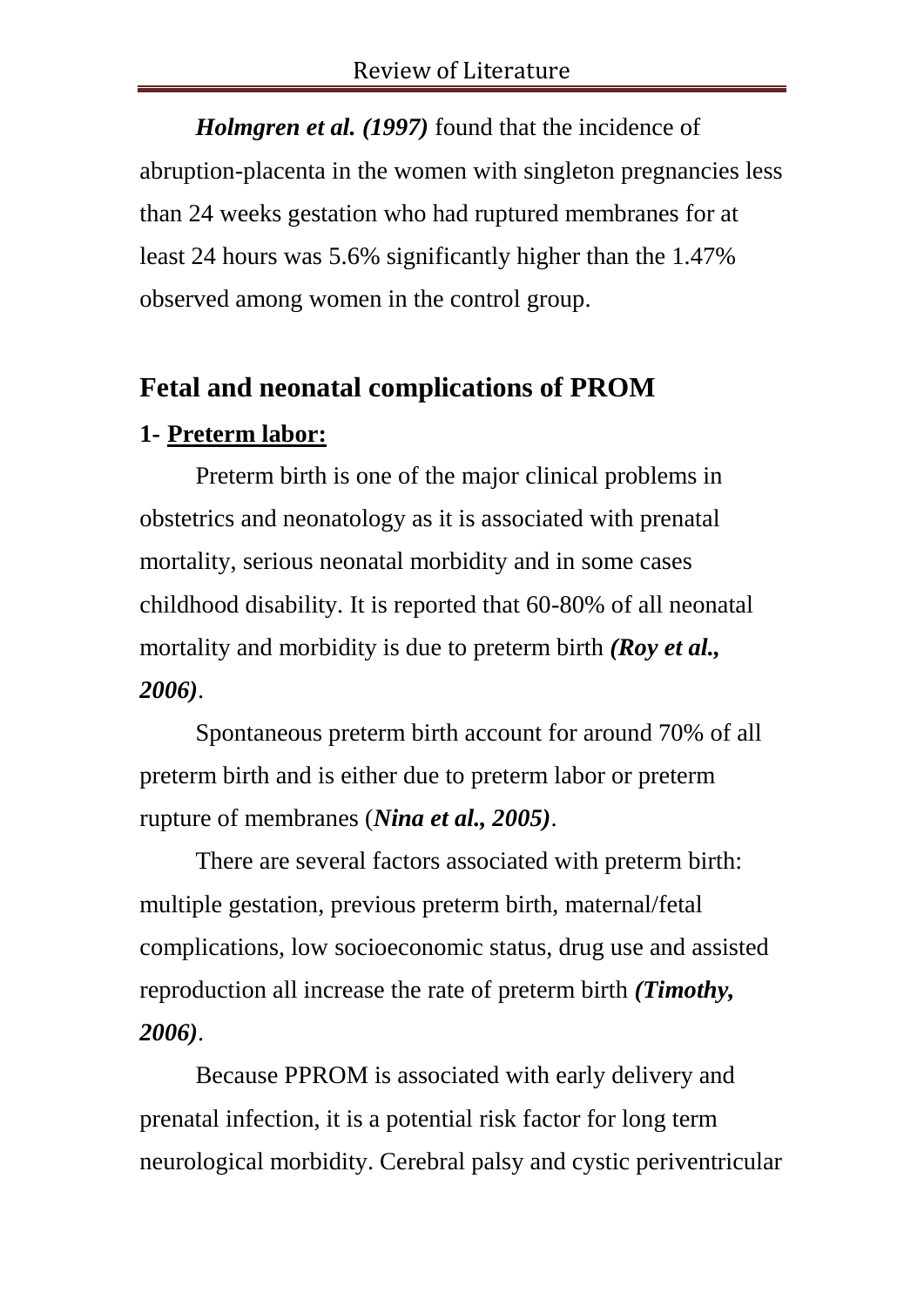leukomalacia has been linked to the presence of amnionitis, which is commonly seen with PPROM *(Wu and Colford, 2000)*.

Several studies were done to attempt the prediction of preterm labor among patients with PPROM. Patients with PPROM and an AFI of  $\leq$ 5cm were found to have spontaneous preterm delivery within 24-40 hours more frequently when compared to those with AFI>5cm *(Park et al., 2001)*.

## **2- Umbilical cord prolapse:**

Prolapse of the umbilical cord to a level at or below the presenting part exposes the cord to intermittent compression that compromises the fetal circulation. Depending on the duration and intensity of compression, may lead to fetal hypoxia, brain damage and death *(Karen Kish et al., 2003)*.



**Fig.(6):** cord presentation and cord prolapse.

## **3- Fetal and neonatal infection:**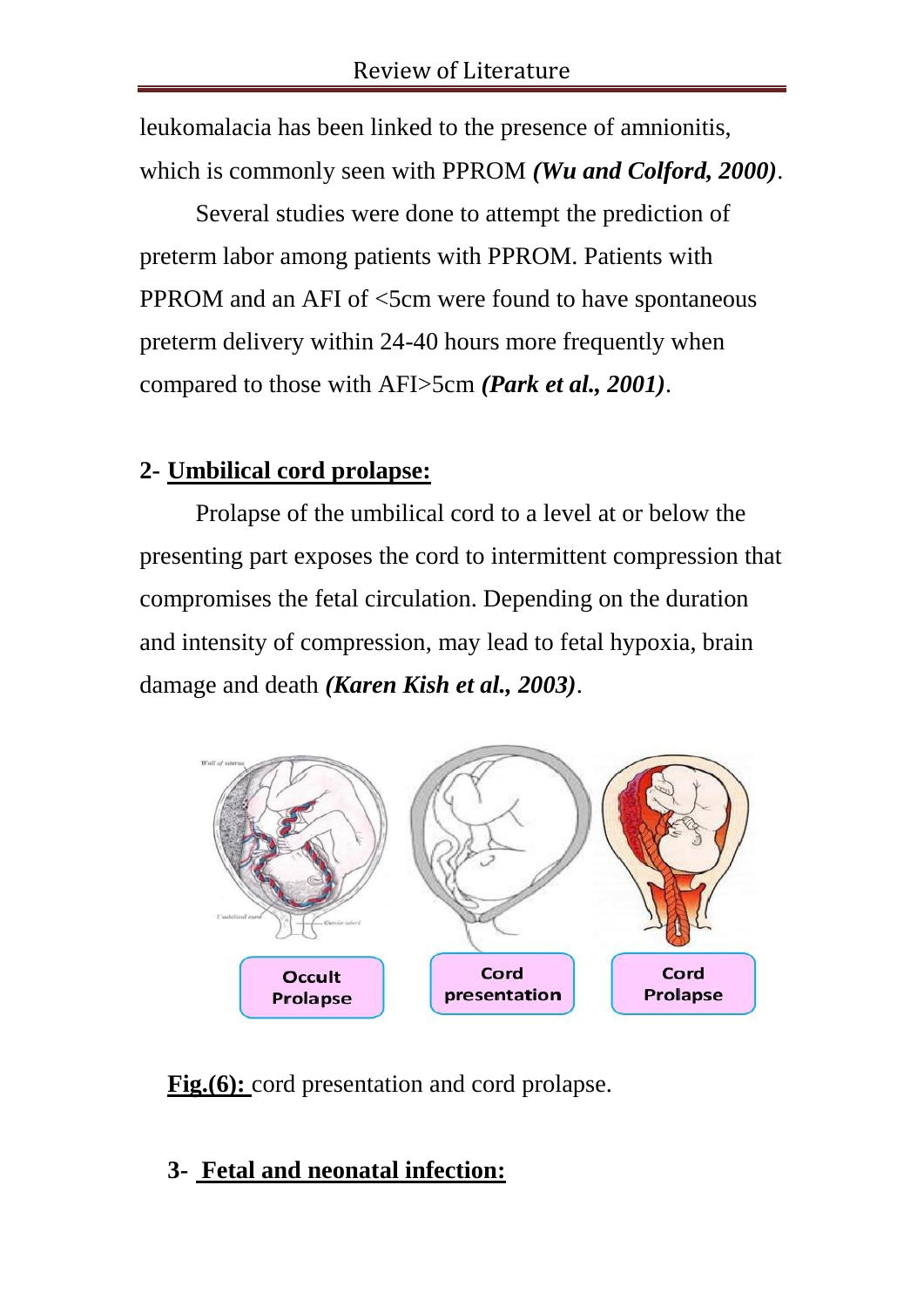Neonatal sepsis at term has an incidence of about 1/500 newborn. On the other hand, after prolonged PROM this incidence increase significantly. In cases of chorioamnionitis, this reaches 3-5% following PPROM *(Bacchi et al., 2004)*.

The timing of clinical presentation is characterized by being in the first 6 days of life with majority presenting on the first day. Early onset neonatal sepsis is usually evident in the first few hours of life. The following risk factors much enhance the development of early onset neonatal sepsis:

- 1- Gestational age less than 37 weeks i.e., prematurity.
- 2- Intrapartum temperature of 38̊ C or higher.
- 3- ROM 18 or more hours before delivery.
- 4- Genital tract colonization with pathogenic organism is group B streptococci (GBS).

### *(Paul, 2001)*

Neonatal sepsis is diagnosed if blood, urine or cerebrospinal fluid cultures are positive or if X-ray findings are consistent with pneumonia. Cord blood sample is also used for diagnosis of neonatal infection (leukocytosis and +ve C-reactive protein). Mortality rate in neonatal sepsis may reach 50% *(Naeye and Peters, 1997)*.

### **4- Prenatal asphyxia and fetal distress:**

Fetal distress requiring operative delivery or resulting in low 5-minutes Apgar scores is seen in 2% to 20% of PROM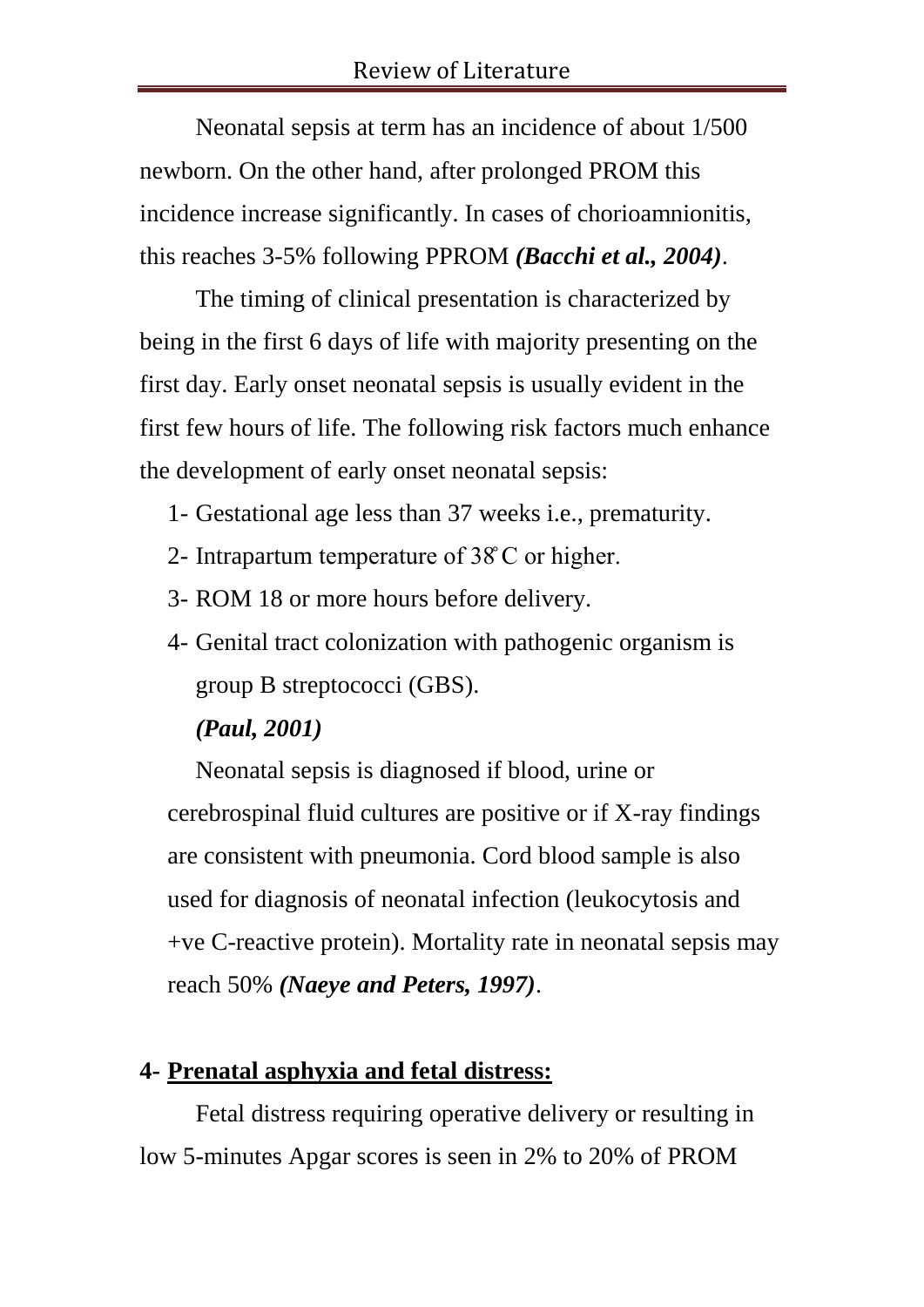patients. It may be due to abruption placenta, cord prolapse and cord compression (*Mercer, 2003)*.

## **5- Respiratory distress syndrome (RDS):**

Respiratory distress syndrome (RDS) is the most common serious complication after PROM at any gestational age *(Cunningham et al., 2010).*

To provide blood gas exchange after birth, the infant's lungs must rapidly fill with air while being cleared of fluid and the volume of blood that perfuse the lungs must increase remarkably. Some of the fluid is expressed as the chest is compressed during vaginal delivery, and the remainder is absorbed through the pulmonary lymphatics. Sufficient surfactant synthesized by type II pneumocytes, is essential to stabilize the air-expanded alveoli by lowering surface tension and thereby preventing lung collapse during expiration. If surfactant is inadequate, respiratory distress develops, and hyaline membranes form in distal bronchioles and alveoli. Because of this, respiratory distress in the newborn is also termed hyaline membrane disease *(Cunningham et al., 2010)*.

## **6- Brain damage:**

There is increased evidence demonstrating a relationship between intrauterine infection and the development of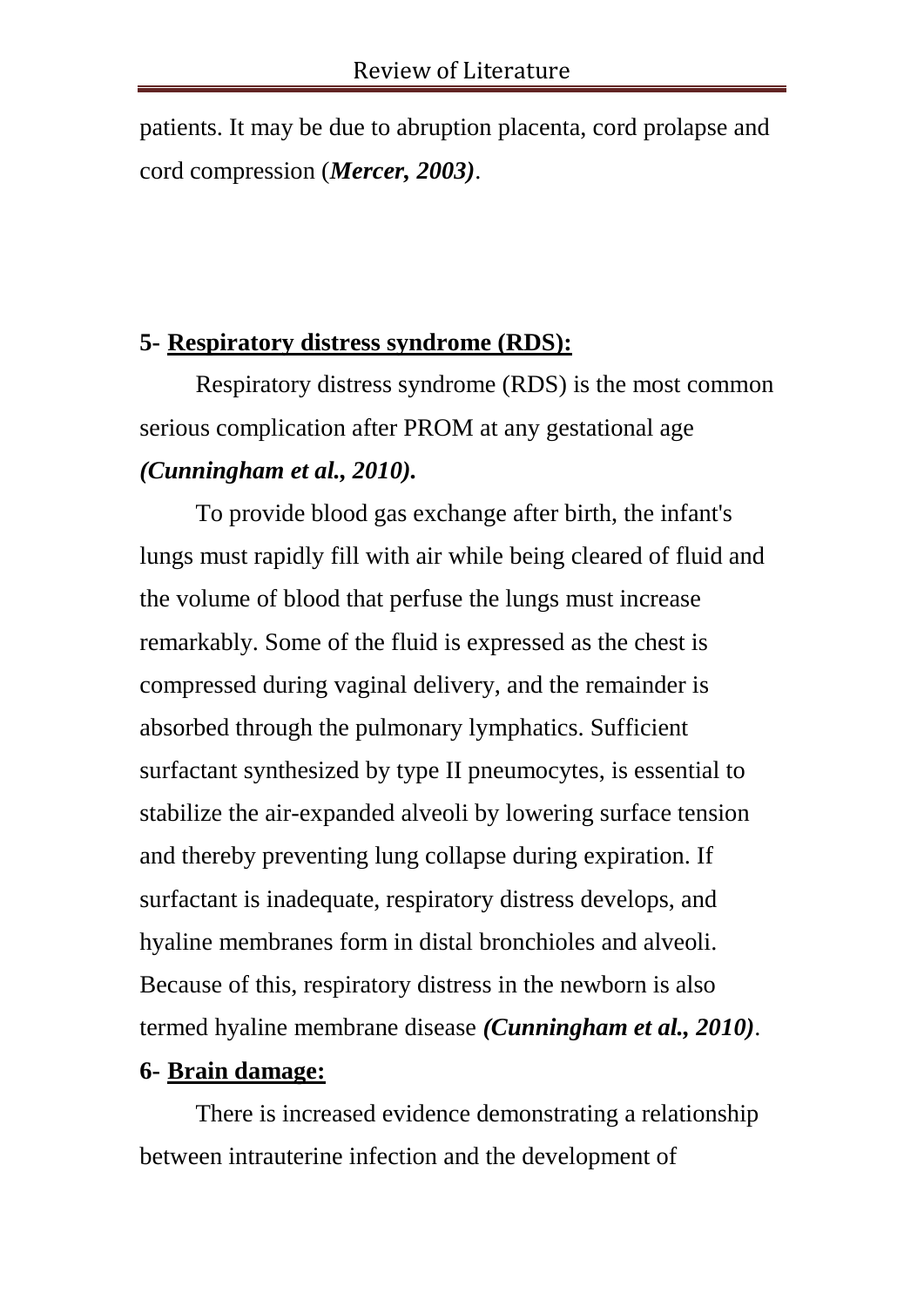intraventricular hemorrhage and periventricular leukomalacia with subsequent occurrence of cerebral palsy, which is thought to be mediated through the generation of pro-inflammatory cytokines in the case of chorioamnionitis. *(Svigos, 2001)*

Long term neurological outcomes also increase in those born after maternal infection *(Bacchi et al., 2004)*.

#### **7- Compression deformities:**

Normal infants may suffer the consequences of early onset severely diminished amniotic fluid. Adhesion between the amnion may entrap fetal parts and cause serious deformities, including amputation. Moreover, subjected to pressure from all sides, musculoskeletal deformities such as clubfoot are observed frequently *(Cunningham et al., 2010).*

# **References**

- **Annells MF, Hart PH and Mullinghan CG (2004):** Interleukin-1, -4, -6, 10, tumor necrosis factor transforming growth factor-beta. FAS and mannosebinding protein C gene polymorphisms in Australian women: Risk of protein birth. Am J Obstet Gynecol: 191: 2056-67.
- **Atorbe R and Czaj K (2004):** proinflammatory cytokines and other indications of inflammation in cervicovaginal secretion and preterm delivery. International J of Gynecology and obstetrics; 87: 125-130.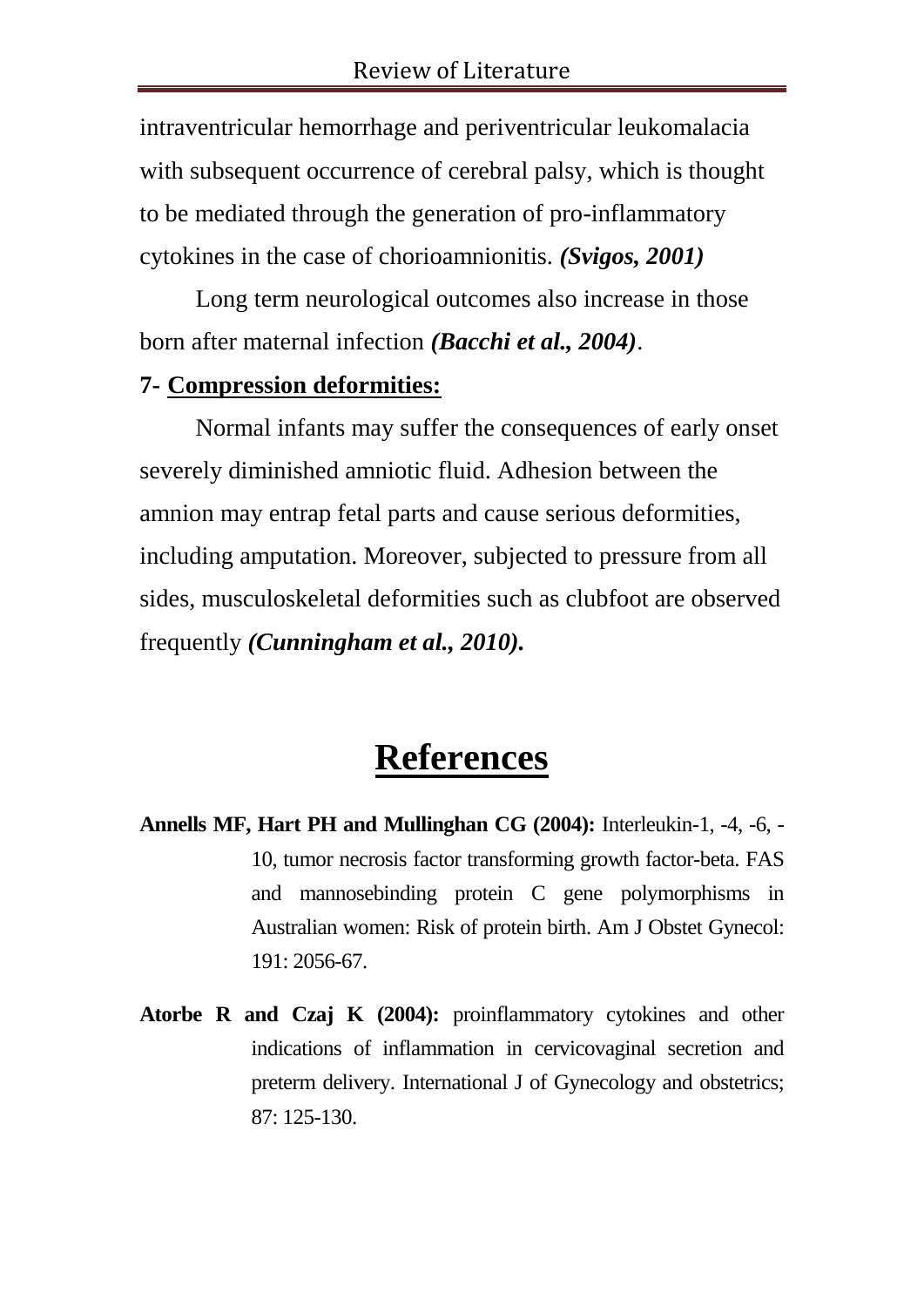- **Bacchi M, Kaihura C and Fieni S (2004):** Prelabor rupture of the membranes: recent evidence. Acta Biomed. Ateneo parmense; 75 Suppl 1: 5–10.
- **Benedetto C, Tibaldi C, Marozio L, Marini S, Masuelli G, Pelissetto S, Sozzani P and Latino M. (2006):** Cervicovaginal infection during pregnancy: epidemiological and microbiological aspects. J Metern Fetal Neonatal Med; 16 suppl 2: 9-12.
- **Bentiz WE, Gould JB and Brazian MI (2000):** Antimicrobial prevention of early onset group B streptococcal sepsis estimates of risk reduction based on a critical literature review. Pediatrics; 160- 337.
- **Bryden Magee and Smith G. (2013) :** Histological chorioamnionitis associated associated with preterm premature rupture of membranes *2013* 2013;37:382–388.
- **Buhimschi CS, Sfakianaki AK and Hamar BG (2006):** A low vaginal pool amniotic fluid glucose measurement is predictive but not a sensitive marker for rupture of membranes. AM J Obstet and Gynecol; 194 (2); 309-16
- **Carroll S, Blott M, Nicolaides K et al. (1998):** Preterm prelabor amniorrhexis outcome of live birth. Obstet Gynecol; 86: 18.
- **Casey BM and Cox SM (1997):** Chorioamnionitis and endometritis. Infect Dis Clin North Am; 11 (1): 20.
- **Cunningham FG, Kenneth JL, Steven LB, John C, Hauth, Larry C, Gistrap III, and Katharine D W (2010):** Williams Obstetrics; 22 edition; 39-1326, 50-880, Disease and Injuries of the Fetus and Newborn: 649-692, Implantation, Embryogenesis, and Placental Development; 39-90, Infection; 1275-1300,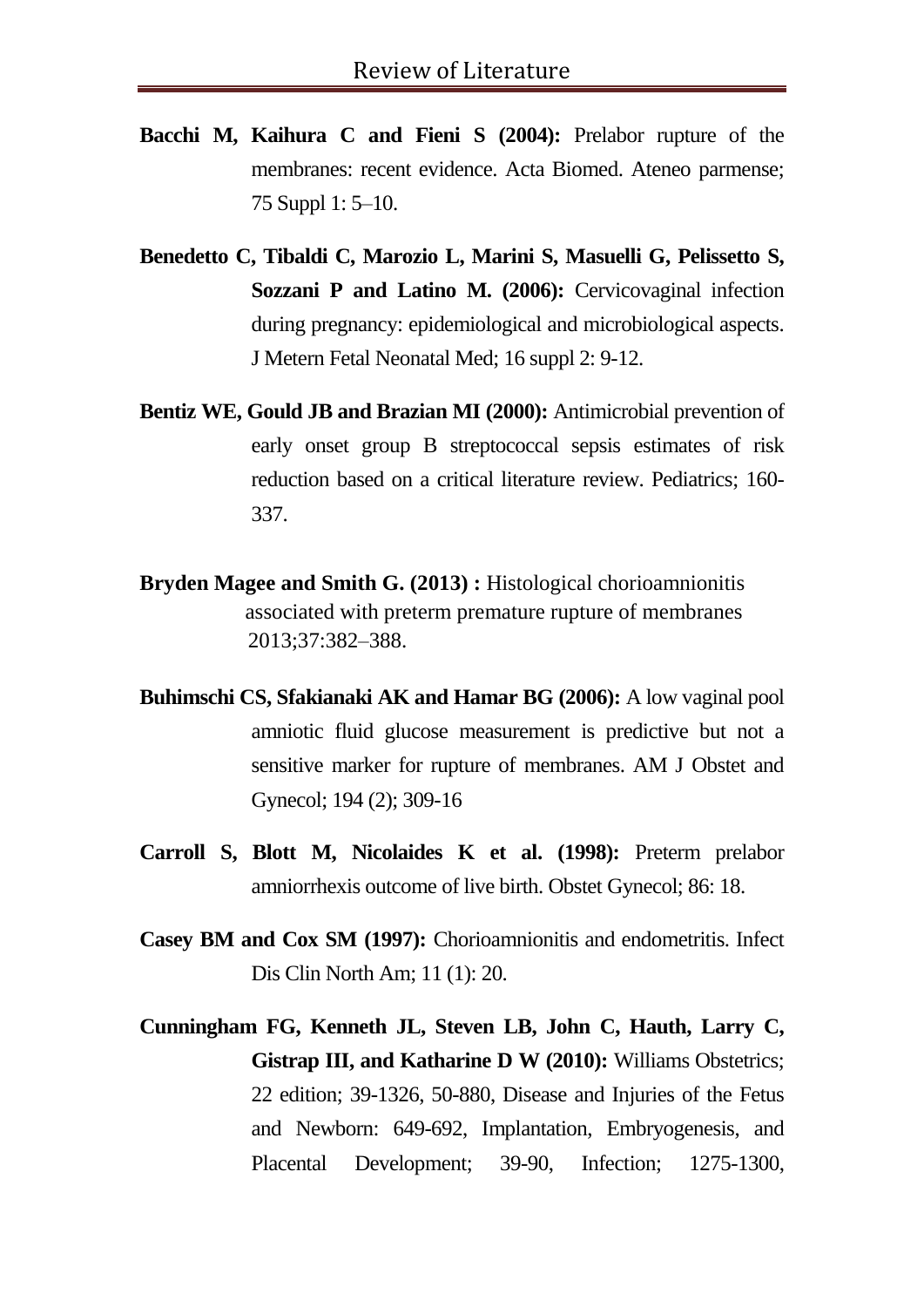Obstetrical hemorrhage 809-853, Parturition; 151-185, Preterm Birth; 855-880, Sexually Transmitted Diseases: 1301-1326

- **Daoud GA, Suzuki Y et al. (2006):** Reduced nitric oxide in AF in patient with chorioamnionitis. Fetal Diag Ther; 21 (1): 77-80.
- **David F, David C, Jonathon W, Michael S and Thomas J. (1999):** A randomized clinical trial of daily non-stress testing versus biophysical profile in the management of preterm premature rupture of membranes. Am J Obstet Gynecol 1999; 181: 512-6.
- **De Dooy JJ, Mahieu LM and Van Bever HP (2001):** The role of inflammation in the development of chronic lung disease in neonates, Euro J Pediatrics; 106 (8): 457-62.
- **Di Naro E, Ghezzi F, Raio L, Michel D, Francesesco and Jan M (2003):**  C- reactive protein in the vaginal fluid of patient with preterm premature rupture of membranes. Acta Obstet Gynecol; 82: 1072-1079.
- **Ghidini A, Salafia CM and Kirn V (2000):** biophysical V profile in predication acute ascending infection in preterm rupture of membranes before 32 wks. Obstet Gynecol; 96: 201-206.
- **Hatzidaki E, Gourgiotis D, Manoura A (2005):** Interleukin 6 in preterm premature rupture of membranes as an indicator of neonatal outcome. Acta Obstet Gynecol; 84: 632.
- **Holmgren PR and Olofesson JI (1997):** preterm premature rupture of membranes and the associated risk for placental abruption. Acta Obstet Gynecol Scand; 76: 743.
- **Hoskins IA, Zandieh P, Schataz and Lee C (1997):** Amniotic fluid granulocyte colony stimulating factor levels: a rapid marker for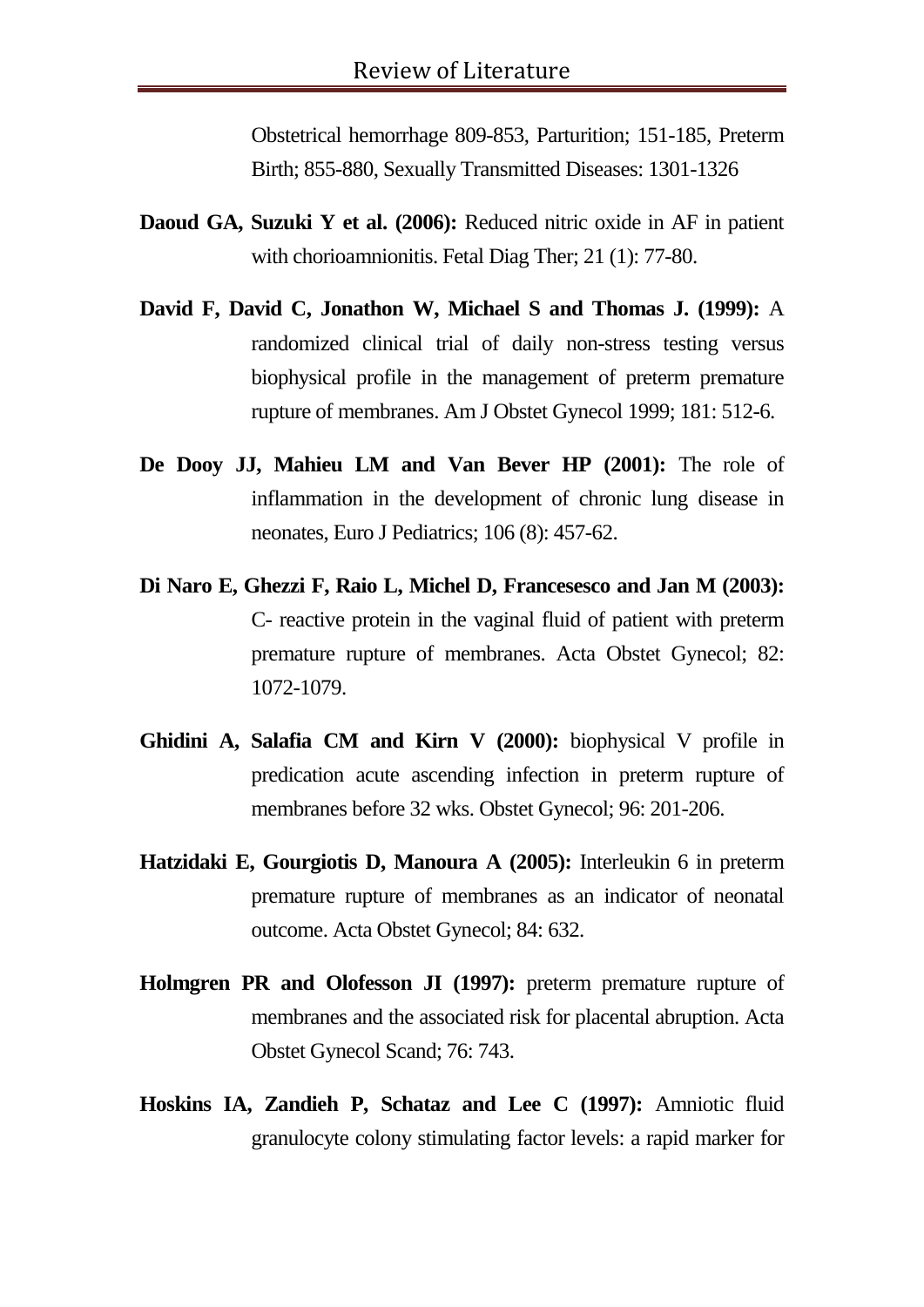diagnosing chorioamnionitis. Am J Repored Immuno; 38: 268- 288.

- **Hussey MJ, Levy ES, Pombar X, Meryer P and Strassner H (2001):**  Evaluating rapid diagnostic test of intraamniotic infection: Gram stain, amniotic fluid glucose level and amniotic fluid to serum glucose ratio. Am J Obstet Gynecol; 179: 650-5.
- **Jacabsson B, Holst RM, Mattsby and Baltzer L (2003):** Microbial invasion and cytokine response in amniotic fluid in Swedish population of women with preterm premature rupture of membranes. Acta Obstet Gynecol scan; 82: 423.
- **Karen Kish and Joseph V. Collea (2003):** Malpresentation and Cord Prolapse. William Obstetrics; 22nd edition: 369-384.
- **Kenyon SL, Taylor DJ, Tarnow and Mordi W (2001):** Broad spectrum antibiotic for spontaneous preterm labor: the ORACLE. If randomized trial ORACLE collaborative group, lancet; 357: 989-94.
- **Kidokoro K, Furushashi M. Kuno N, Ishikawa K (2006):** Amniotic fluid neutrophil elastase and lactate dehydrogenase; association with histologic chorioamnionitis.
- **Lahra and Jeffery (2004):** A fetal response to chorioamnionitis is associated with early survival after preterm birth. American Journal of Obstetrics and Gynecology; 147: 51.
- **Lan L, Fortner K, Grotegut CA, Ransom CE, Bentley RC, Feng L(2003) :**Classification and heterogeneity of *preterm* birth. doi:10.1371.
- **Leo MV, Skurnick JH, Ganesh VV and Adhate R (2002):** Clinical chorioamnionitis is not predicted by umbilical artery Doppler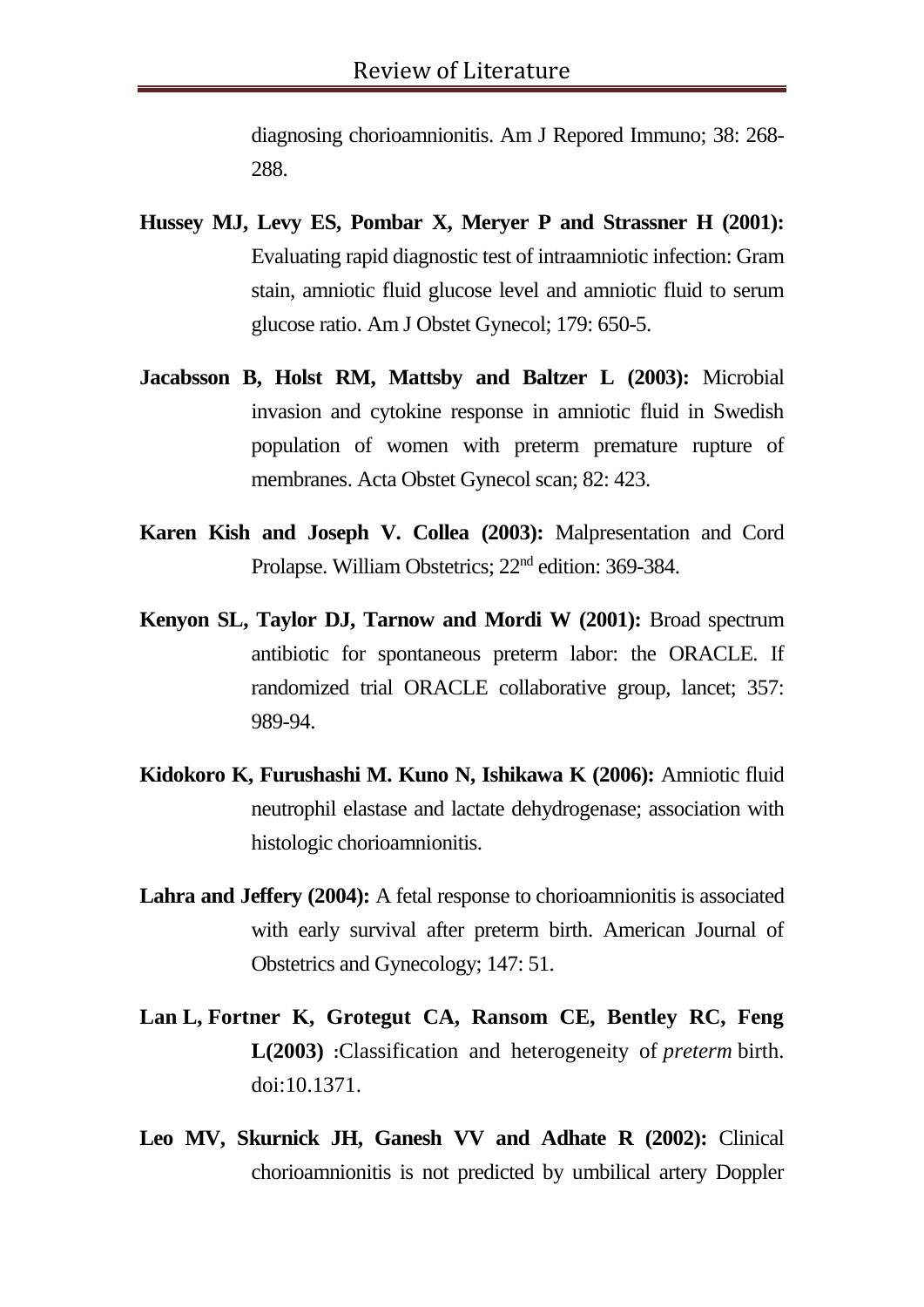velocimetry in patients with premature rupture of membranes, Obstet Gynecol; 79: 916.

- **Lewis D, Futtyh S, Towers C, Arsenal T, Books G, and Edwards M (1996):** Preterm delivery from 34 to 37 weeks of gestation: Is respiratory distress syndrome a problem? Am J Obstet Gynecol; 174: 525.
- **Malik N, Gitten L, Gonzalez D, Bardeguez A and Ganesh V (1996):**  Clinical amnionitis and endometritis in patients with premature rupture membranes: endocervical prostaglandin E2 gel versus oxytocin for induction of labor. Obstet Gynecol; 88 (4Pt 1): 540-3.
- **Manju Chandiramani and Andrew Shennan (2006):** Preterm labor: update on prediction and prevention strategies.Curr Opin Obstet Gynecol; 18: 618-624.
- **Mercer BM. (2003):** Preterm premature rupture of the membranes. Obstet & Gynecol; 101: 178-93.
- **Mercer BE (2004):** preterm premature rupture membranes diagnosis and manage. Obstet Gynecol Clin Perinatal 31; 765-782.
- **Murtha AB, Smith TS and Herbert WNB (2000):** Serial maternal serum interleukin-6 levels in patients with preterm premature rupture membranes and chorioamnionitis. Am J Obstet gynecol; 182.
- **Naef RW, Allbert JR, Ross EL, Weber BM, Martin RW and Morrison JC (1998):** Premature rupture membranes at 34 to 37 weeks gestation; aggressive versus conservative management. Am J Obstet Gynecol; 178 (1 pt 1): 126-30.
- **Naeye RL and Peter EC (1997):** Causes and Consequences of premature rupture membranes. Am J Obstet Gynecol; 21: 98.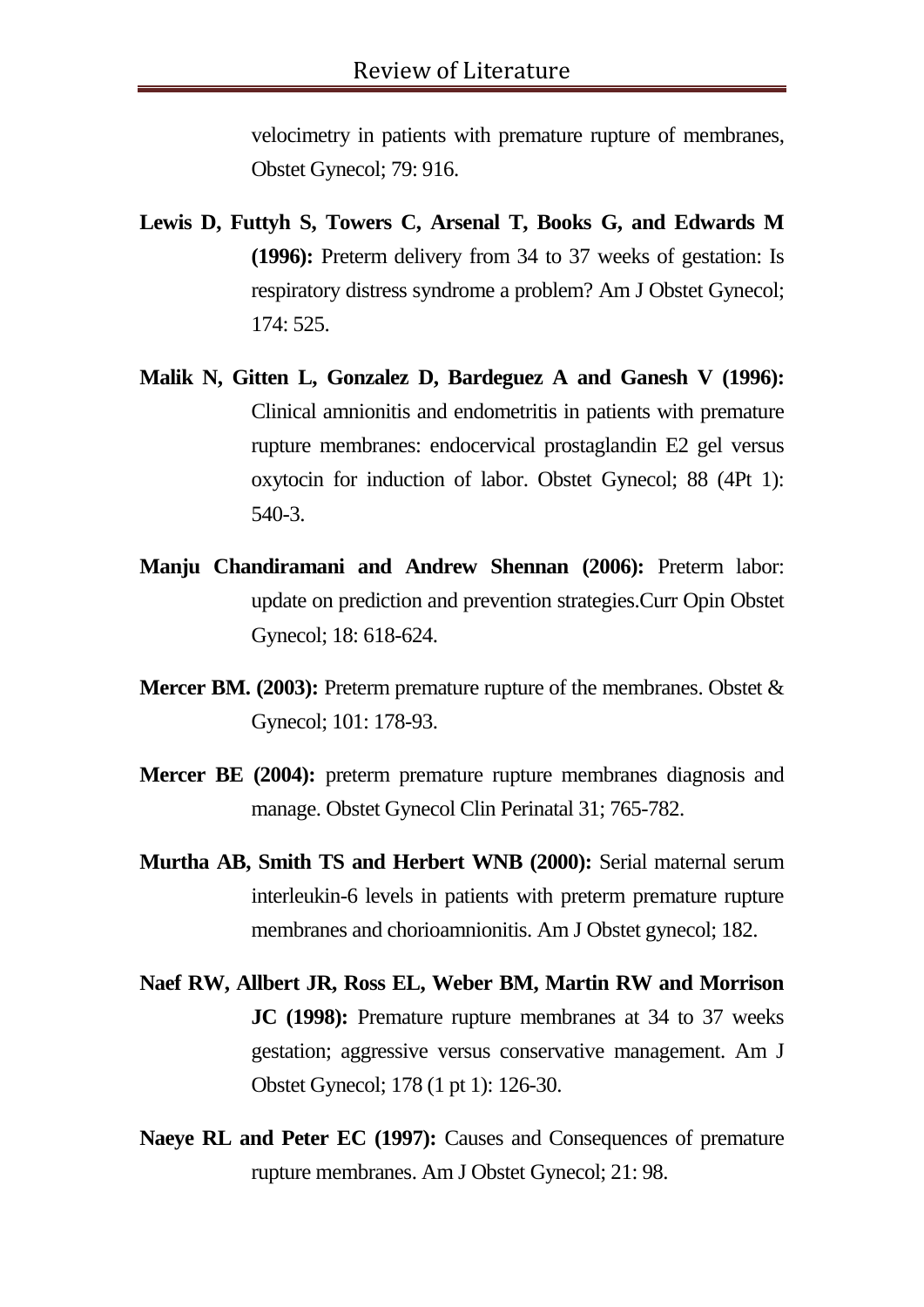- **Nakatsuka M, Habara T, Kamada Y and Katsuhiko T. (2000):** Elevation of total nitrite and nitrate concentration in vaginal secretions as a predicator of premature delivery. Am J Obstet Gynecol; 182: 644.
- **Nina B, Kyrklund-Blomberg, Fredrik Granath and Sven Cnattingus (2005):** Maternal smoking and causes of preterm birth. Acta Obstet Gynecol Scand; 84: 572-577.
- **Nova G Flores ,H Joachin Roy(2003):** The impact of *premature rupture of membranes* (PROM) on neonatal outcome; 82(2):167-72
- **Nowak M, Oszkowski P, and Szpakowski M (2000):** Intra uterine infection I, the role of C- reactive protein, White blood cell count and erythrocyte sedimentation rate in pregnant women in the detection of intrauterine infection after preliminary rupture of membranes. Gkinekol Pol; 69: 615.
- **Osmanagaoglu MA, Unal S and Bozkaya H (2004):** Chorioamnionitis risk and neonatal outcome in preterm premature rupture membranes. Arch Gynecol Obstet.
- **Park JS, Yoon BH, Romero R, Moon JB and Young S (2001):** the relationship between oligohydramnios and the onset of preterm premature rupture membranes. Am J Obstet Gynecol; 1804: 459-64.
- **Park JS, Park CW and Lockwood CJ (2005):** Role of cytokines in preterm labor and birth. Am Obstet Gynecol; 132 (7): 156-9.
- **Paul T Health (2001):** Bacterial infection and the neonate. Infection and pregnancy; 30: 335-42.
- **Ramsey PS, Lieman JM and Carlo W (2005):** chorioamnionitis increases neonatal morbidity in pregnancies complicated by preterm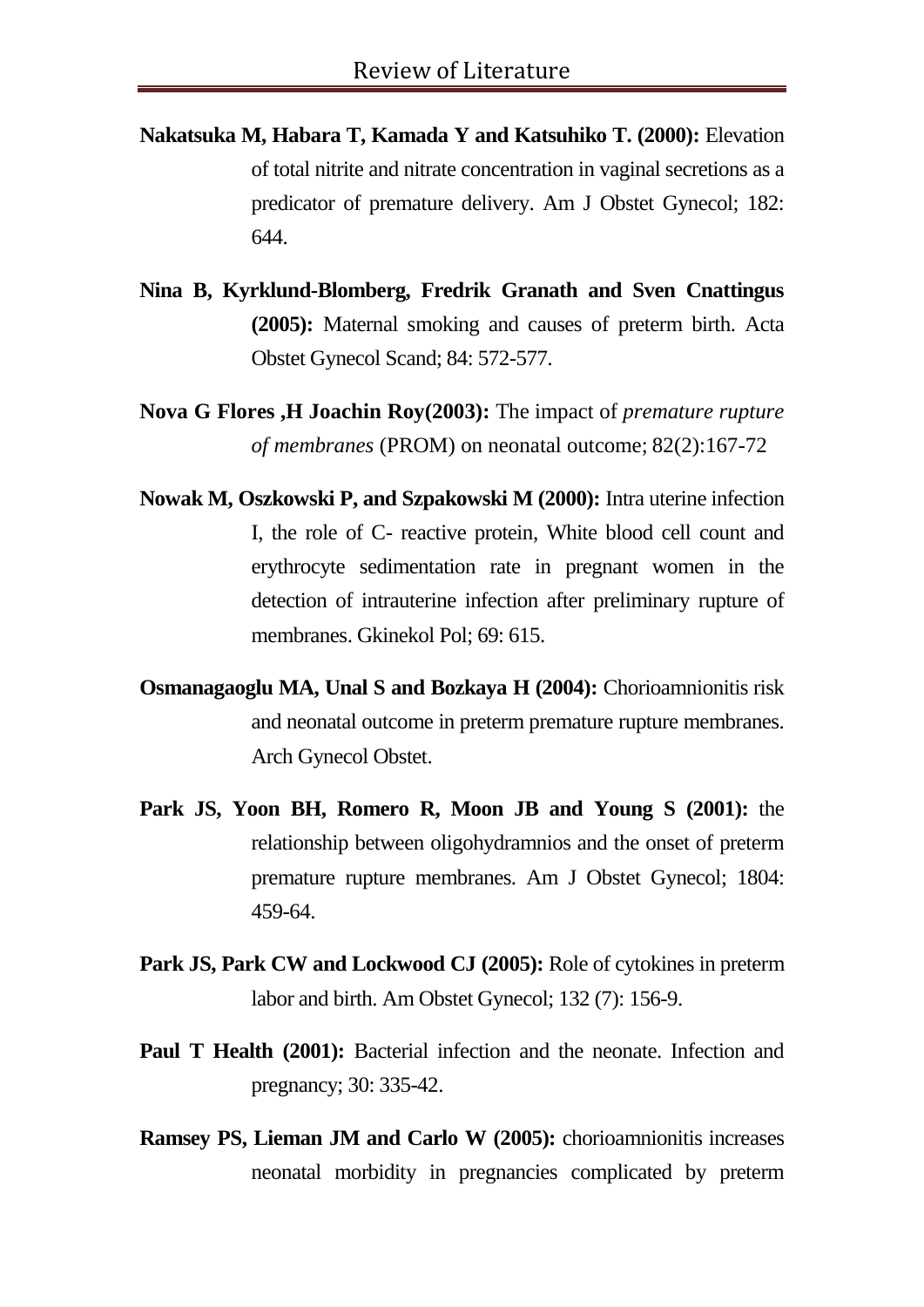premature rupture membranes. Am J Obstet Gynecol; 192: 1162.

- **Romero R, Emamian M, Quintero R, Wan H, Habbins J, Mazor M and Edherg S (2000):** The value and limitation of the gram stain examination in the diagnosis of intra-amniotic infection. Am J Obstet Gynecol; 159: 114-9.
- **Roy KK, Baruah J, Kumar S, Malhotra N and Deorari AK, Sharma JB (2006):** Maternal antenatal profile and immediate neonatal outcome in VLBW and ELBW babies. Indian J Pediator; 73: 669-673.
- **Saji F, Samjima Y, Kamiura S, Sawai K and Shimoya K. (2000):**  Cytokine production in chorioamnionitis. J Repord Immunol; 47 (2): 185.
- **Sayle AE, Savitz DA and Thorb JM (2001):** Sexual activity during pregnancy and risk of preterm delivery. Obstet Gynecol; 97 (2): 283-9.
- **Shim SS, Romero R, Jun JK et al. (2005):** C- reactive protein concentration in vaginal fluid as a marker for intra-amniotic infection in PPROM. J Maternal fetal Neonatal Mad: 19 (6): 717-220.
- **Silva MG, Peracoli JC, Sadatsune T, Abrou ES and Peracoli MTS (2003):** Cervical Lactobacillus and leukocyte infiltration in preterm premature rupture membranes, international journal of Gynecology and Obstetrics; 81: 175-182.
- **Steinborn A, Sohn C, Scarf A, Geka F, Haas S and Kaufma M (2000):**  intracellular adhesion molecule a diagnostic serum marker in chorioamnionitis, pre-eclampsia and HELLP syndrome. Z Geburtshilf Neonatal; 04: 140-5.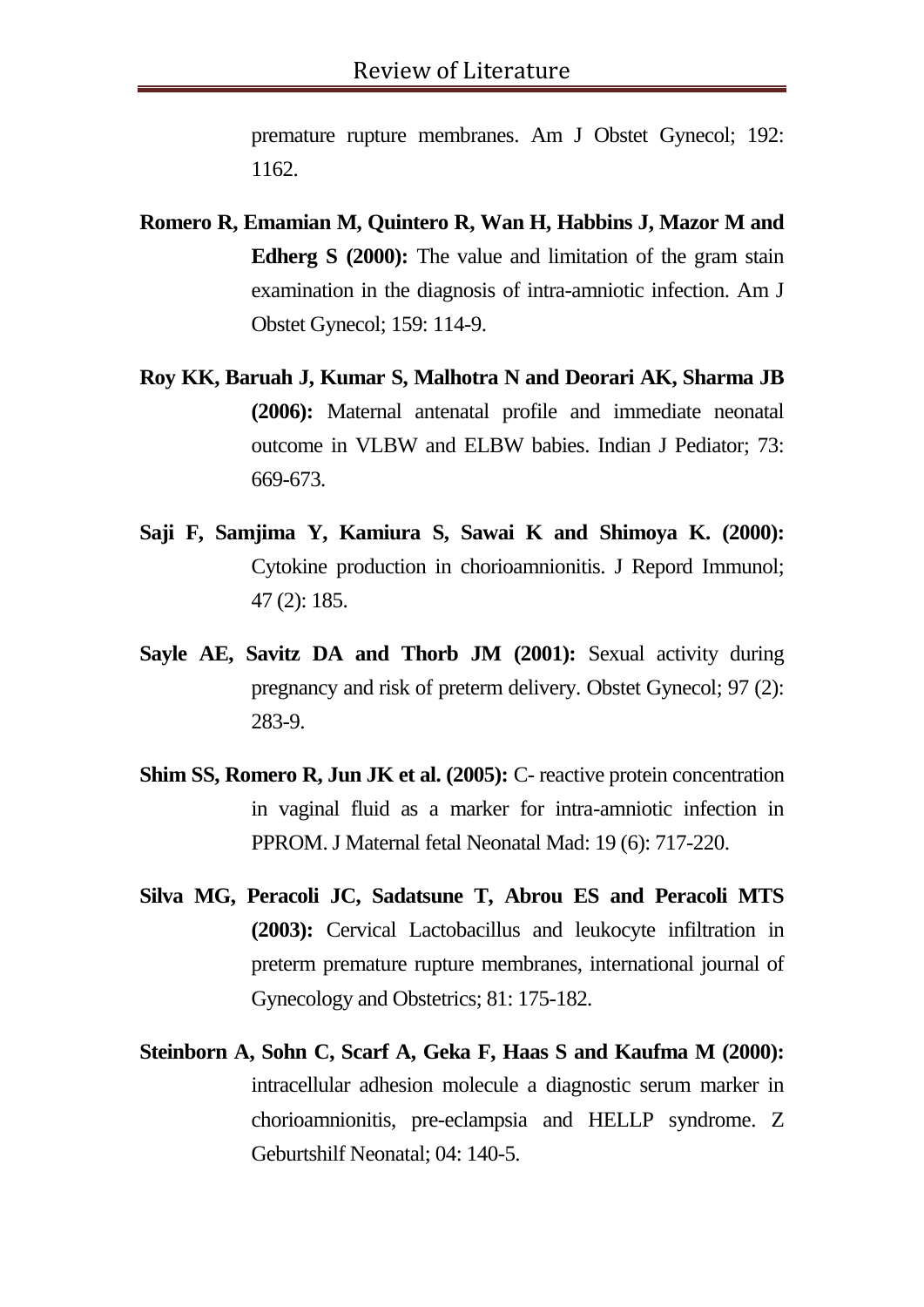- **Svigos JM (2001):** The fetal inflammatory response syndrome and cerebral palsy: Yet another challenge and dilemma for the obstetrician. Aust Nzi Obstet Gynecol; 41 (2); 170.
- **Timothy JM Moss (2006):** Respiratory consequences of preterm birth. Clinical and Experimental Pharmacology and Physiology; 33: 280-4.
- **Vermillion ST, Kooba AM and Soper DE (2000):** Fluid index Values after preterm rupture of the membranes and subsequent perinatal infection. Am J Obstet Gynaecol; 183:271-276.
- **Von Minckwitz G, Schwab S and Loibl S (2000):** Predictive value of serum interleukin-6 and interleukin-8 levels in preterm labor or rupture of the membranes. Acta Obstet Gynecol Scand; 79: 667.
- **Williams, Fgry Cunnigham, MD Kenneth and Leeno Steven (2005):**  labor and delivery disorders of amniotic fluid volume 21 p 525 chapter 3: Implantation, Embryogenesis and Placental development; p 56-70.
- **Witt A, Berger A and Gruber CJ (2005):** Increase intrauterine frequency of ureaplasma urealyticum in women with preterm labor and preterm premature rupture membranes and subsequent cesarean delivery. Am J Obstet Gynecol; 193: 1663.
- **Wiwanikit V (2005):** Maternal C- reactive protein for detection of chorioamnionitis: an appraisal, Infect Dis Obstet Gynecol; 13: 179.
- **Wu YW and Colford JM (2000):** Chorioamnionitis as a risk factor for cerebral palsy: A meta-analysis. JAMA 284 (11): 1417-24.